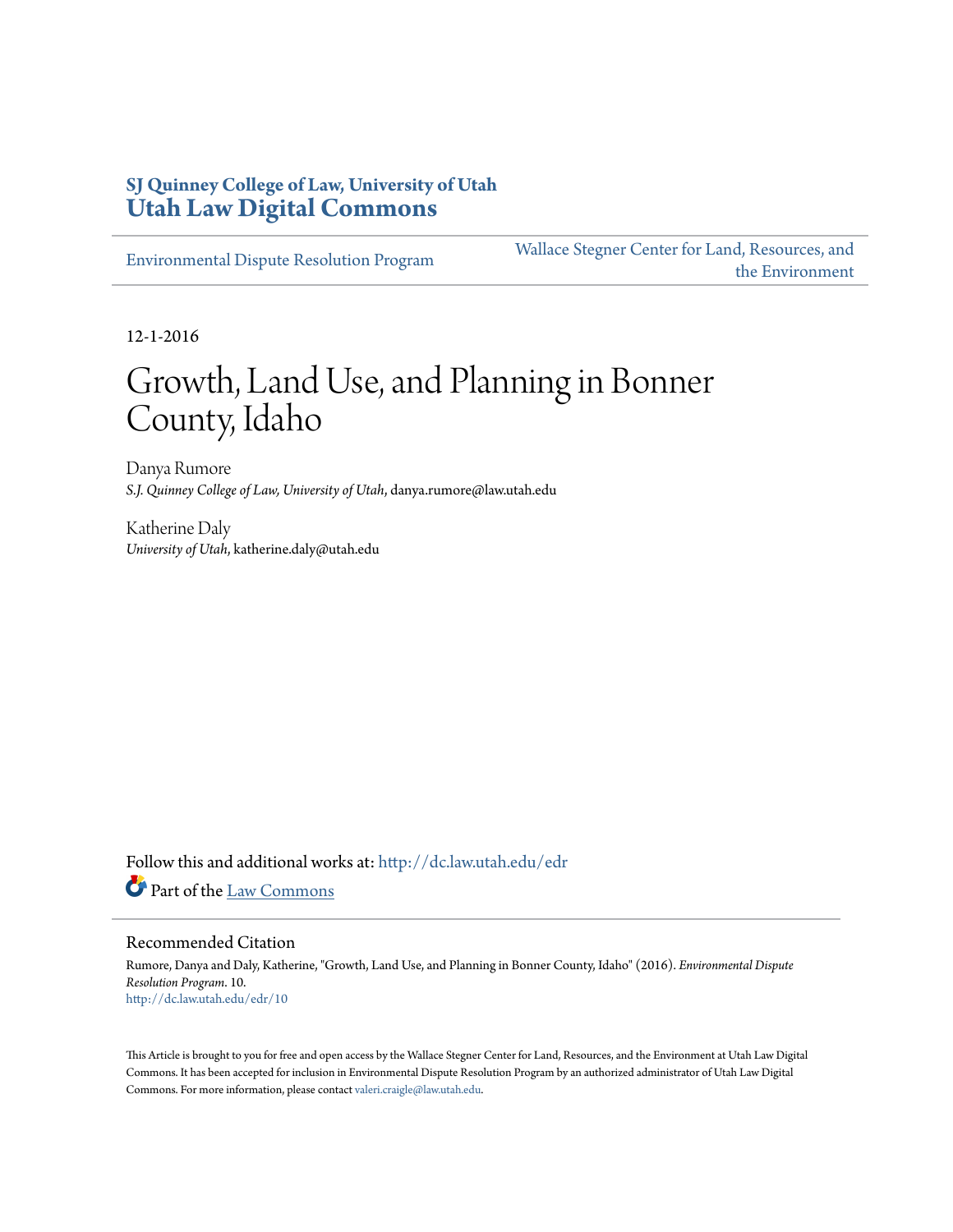# Growth, Land Use, and Planning in *Bonner County, Idaho*

# **Situation Assessment**

December 2016

Prepared by the

*Environmental Dispute Resolution Program* 

at the University of Utah



**Wallace Stegner Center** or Land, Resources and the Environment<br>INIVERSITY OF UTAH S.I. QUINNEY COLLEGE OF LAW

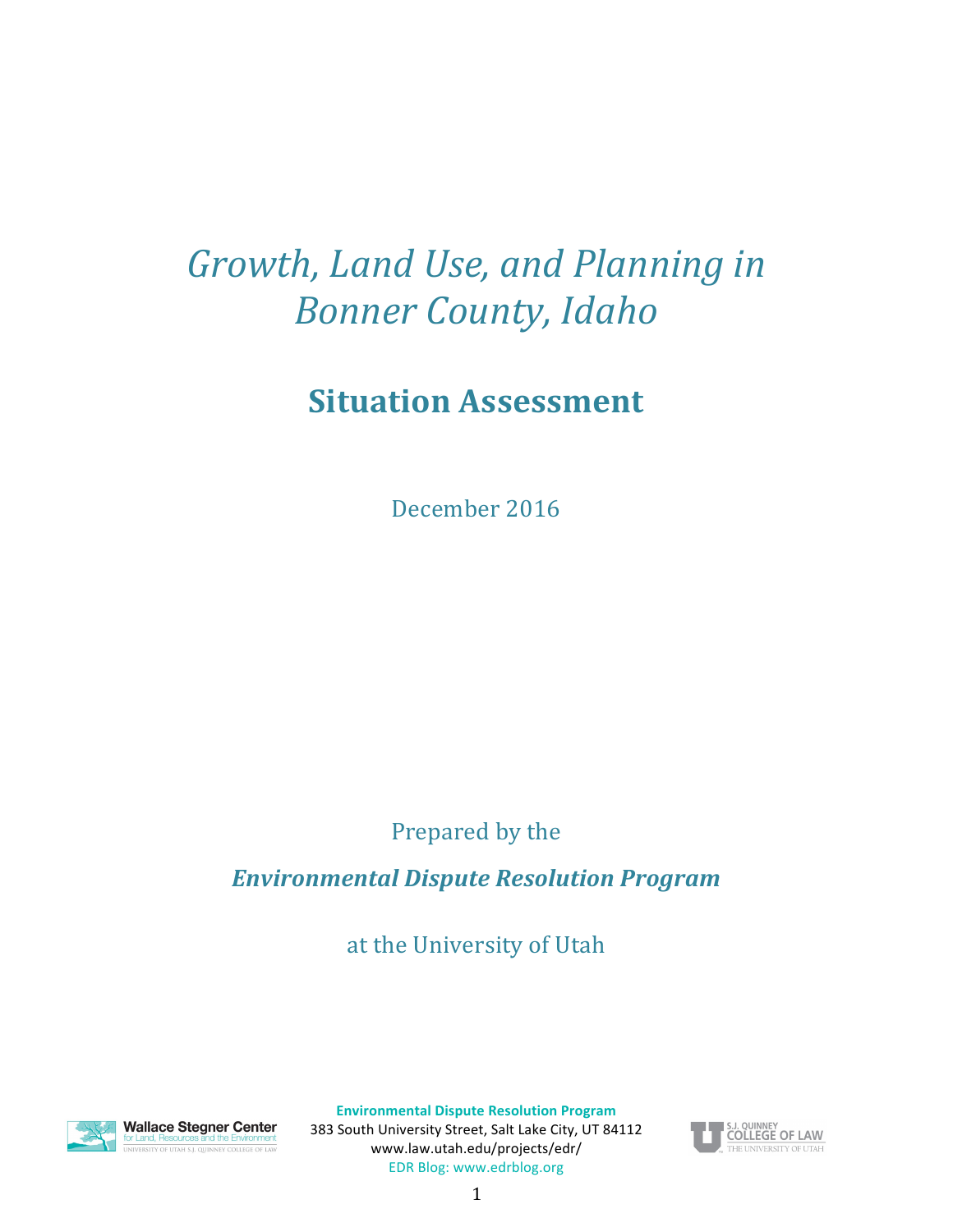# Acknowledgements

This assessment was conducted by Danya Rumore, Ph.D., and Katherine Daly from the University of Utah Environmental Dispute Resolution (EDR) Program. Dr. Rumore is a neutral facilitator and the Associate Director of the EDR Program. Katherine Daly is a graduate student in City and Metropolitan Planning at the University of Utah and an EDR Program fellow. 

This assessment was commissioned by Project 7B in partnership with the City of Dover, the City of Priest River, the City of Sandpoint, the Selkirk Realtors Association, and the Kinnickinnick Native Plant Society. Project 7B is a citizen group whose mission is to educate and engage Bonner County residents in constructive dialogue about land use planning and to facilitate land use and planning related collaboration among local entities. Funding for this assessment was provided by a grant from the LOR Foundation. Any errors or omissions are unintentional and are the sole responsibility of Dr. Rumore.

# About the Environmental Dispute Resolution Program

The University of Utah's EDR Program promotes collaboration, mediation, stakeholder engagement, and other alternative dispute resolution (ADR) processes as a means to address environmental and public policy conflicts in Utah and the mountain west. We do so through providing process design, facilitation, mediation, stakeholder engagement, public education, and capacity building services, as well as through academic instruction, research, and analysis.

The EDR Program approach redefines the meaning of ADR, which is usually thought of as an alternative to litigation, to mean "additional dialogue required." In line with this philosophy, we emphasize creating opportunities for dialogue, mutual understanding, and collaborative problem solving. This approach builds long-term relationships and produces enduring and creative on-the-ground results.



**Wallace Stegner Center** VERSITY OF LITAH S.L. OLIINNEY COLLEGE OF LAM

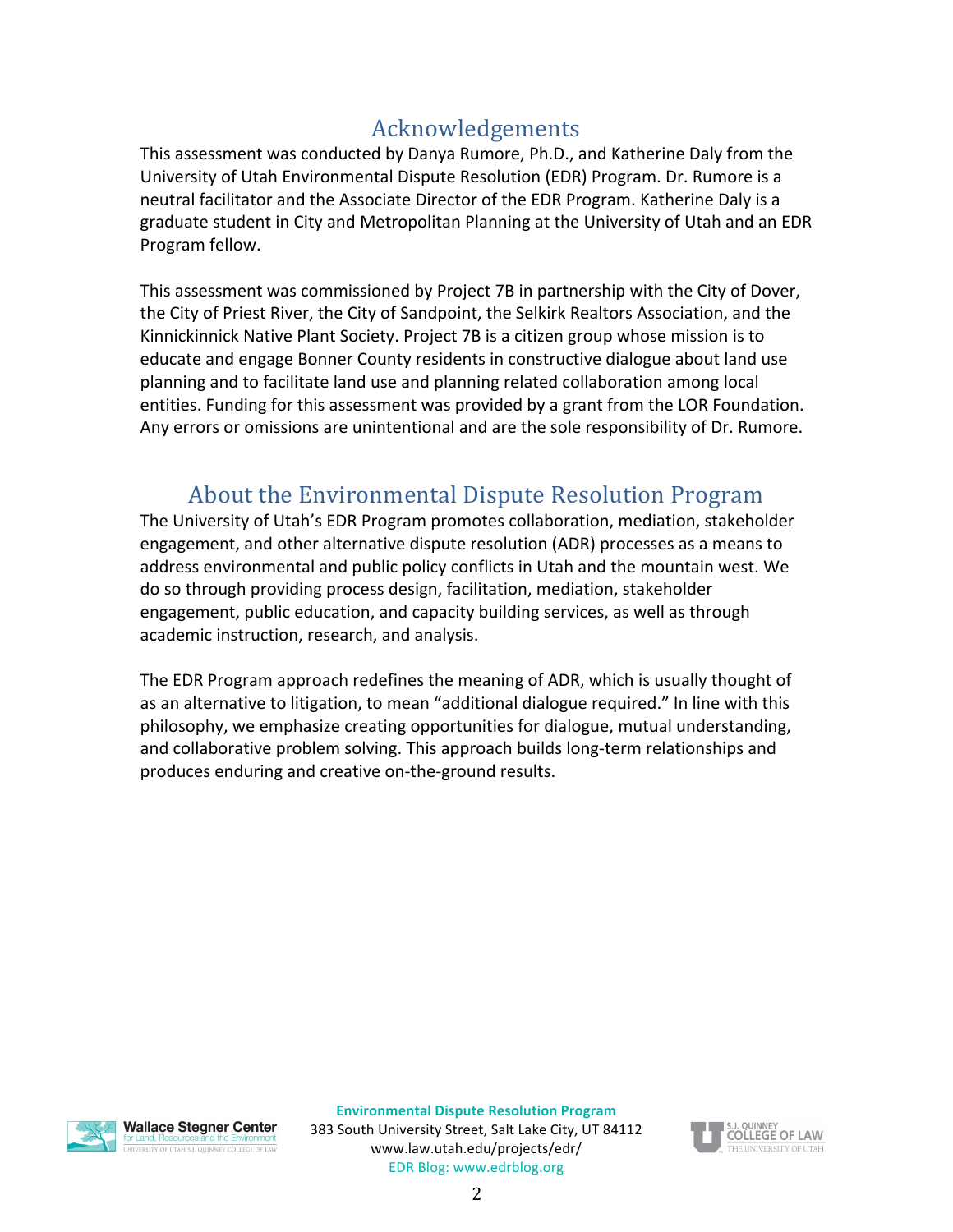## *Contents*

| MAKE BONNER COUNTY A PLACE WHERE PEOPLE IN ALL STAGES OF LIFE CAN AFFORD TO LIVE, WORK,<br>PROTECT THE COUNTY'S WATER QUALITY, LAKES, AND OTHER WATER BODIES9<br>PRESERVE THE COUNTY'S GREEN SPACE, NATURAL BEAUTY, AND OPPORTUNITIES FOR RECREATION AND<br>DEVELOP IN A THOUGHTFUL, INTELLIGENT, ORDERLY, AND RESPONSIBLE WAY 9                           |
|------------------------------------------------------------------------------------------------------------------------------------------------------------------------------------------------------------------------------------------------------------------------------------------------------------------------------------------------------------|
|                                                                                                                                                                                                                                                                                                                                                            |
| PERSPECTIVES ON PRIVATE PROPERTY RIGHTS, FREEDOM, AND PERSONAL RESPONSIBILITY13<br>PERSPECTIVES ON ECONOMIC DEVELOPMENT AND FISCAL RESPONSIBILITY 14                                                                                                                                                                                                       |
|                                                                                                                                                                                                                                                                                                                                                            |
| RISK OF CREATING A "BUYER BEWARE" SITUATION FOR PROPERTIES AND BUILDINGS 16<br>CONCERNS ASSOCIATED WITH AFFORDABILITY OF HOUSING AND COST OF LIVING  17                                                                                                                                                                                                    |
| PERSPECTIVES ON ENGAGING KEY STAKEHOLDERS AND THE PUBLIC  19                                                                                                                                                                                                                                                                                               |
| REINSTATE THE PRIOR BONNER COUNTY ENGAGEMENT AND REVIEW PROCESS FOR PLANNING RELATED<br><b>MEANINGFULLY ENGAGE STAKEHOLDERS AND THE PUBLIC IN REVISITING COMPREHENSIVE PLANS 20</b><br>MEANINGFULLY ENGAGE THE COMMUNITY IN CLARIFYING COUNTYWIDE VALUES21<br><b>MEANINGFULLY ENGAGE STAKEHOLDERS IN REVIEWING AND STREAMLINING POLICIES AND PROCESSES</b> |
|                                                                                                                                                                                                                                                                                                                                                            |
| FOSTER PRODUCTIVE PUBLIC CONVERSATION ABOUT GROWTH, LAND USE, PLANNING, AND RELATED                                                                                                                                                                                                                                                                        |



#### **Environmental Dispute Resolution Program**

383 South University Street, Salt Lake City, UT 84112 www.law.utah.edu/projects/edr/ EDR Blog: www.edrblog.org

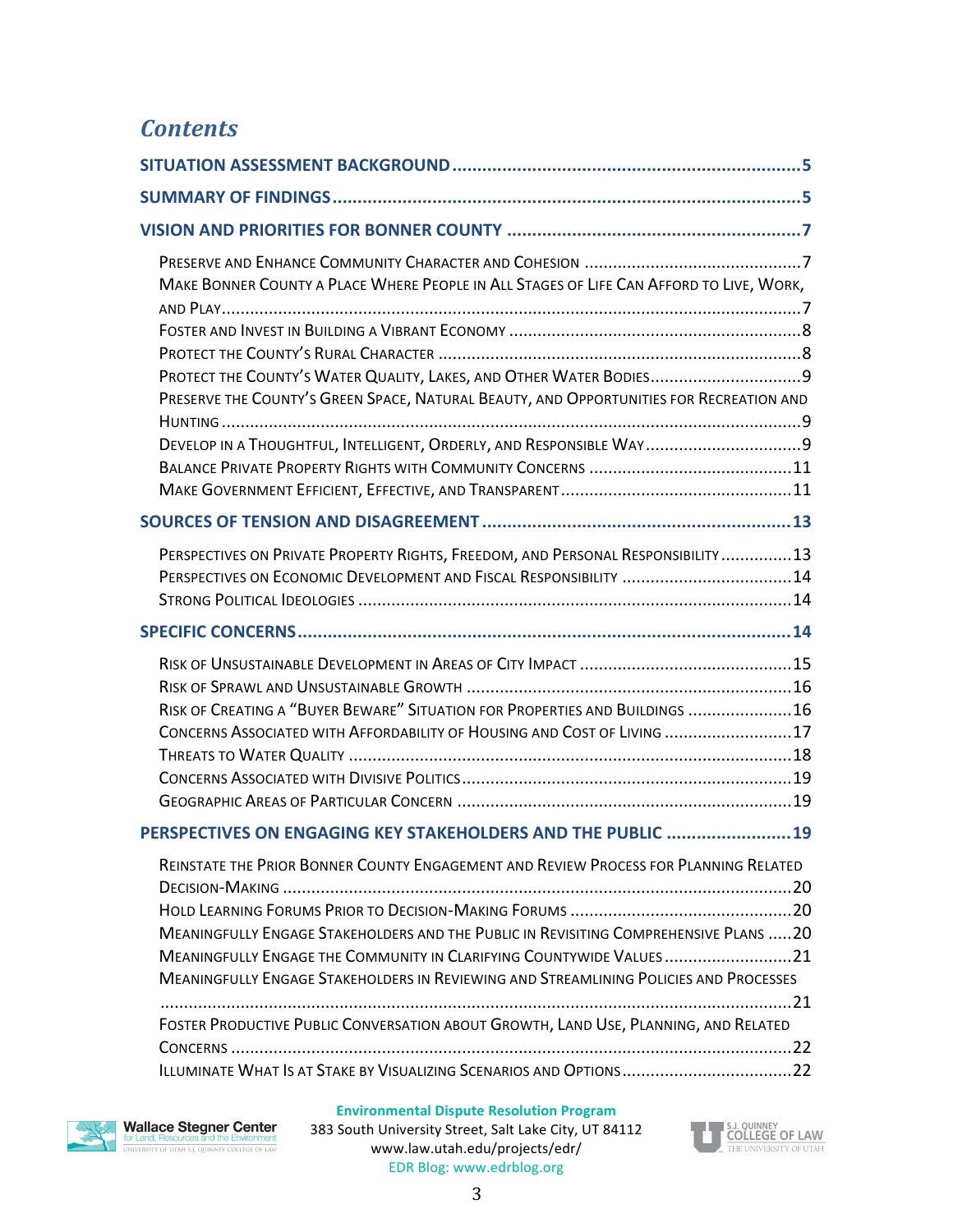<span id="page-4-0"></span>

| <b>ENCOURAGE PEOPLE TO UTILIZE EXISTING OPPORTUNITIES TO ENGAGE - AND TO ENGAGE</b> |  |
|-------------------------------------------------------------------------------------|--|
|                                                                                     |  |
|                                                                                     |  |
|                                                                                     |  |
| PERSPECTIVES ON COUNTYWIDE COORDINATION AND COLLABORATION24                         |  |
|                                                                                     |  |
|                                                                                     |  |
| CONCERNS AND CHALLENGES FOR COUNTYWIDE COLLABORATION AND/OR REGIONALIZATION OF      |  |
|                                                                                     |  |
| APPENDIX A: LIST OF STAKEHOLDER GROUPS AND JURISDICTIONS REPRESENTED 28             |  |



**Wallace Stegner Center**<br>for Land, Resources and the Environment<br>UNIVERSITY OF UTAH S.J. QUINNEY COLLEGE OF LAW

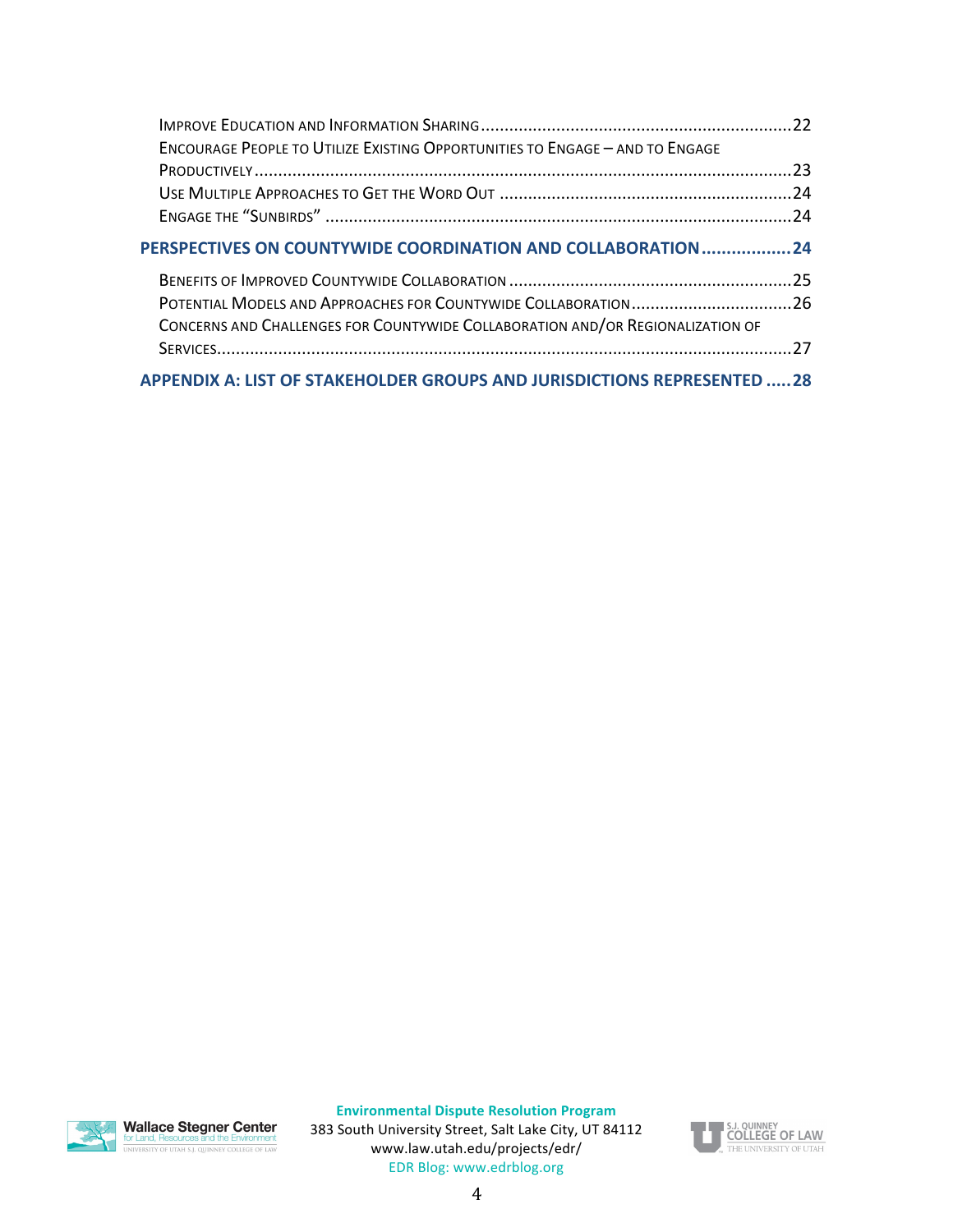# SITUATION ASSESSMENT BACKGROUND

During the summer and fall of 2016, Environmental Dispute Resolution Program staff conducted in-depth confidential interviews with 30 individuals representing a diverse range of stakeholder groups in Bonner County, Idaho. The intent of these interviews was to illuminate the diversity of perspectives, areas of agreement and disagreement, and opportunities and challenges related to growth, land use, and planning in the county. A list of stakeholder groups and jurisdictions represented by interviewees is provided in Appendix A.

This report shares the findings from this assessment, which are organized according to: summary of findings; vision and priorities for Bonner County; sources of tension and disagreement; specific concerns; perspectives on engaging key stakeholders and the public; and perspectives on countywide coordination and collaboration.

# <span id="page-5-0"></span>SUMMARY OF FINDINGS

Interviewees generally agreed on the following priorities for Bonner County:

- *Preserve and enhance community character and cohesion*
- Make Bonner County a place where people in all stages of life can afford to live, *work, and play*
- Foster and invest in building a vibrant *economy*
- *Preserve and enhance the county's rural character*
- Protect the county's water quality, lakes, and other water bodies
- Preserve the county's green space, natural beauty, and opportunities for *recreation and hunting*
- Develop in a thoughtful, intelligent, orderly, and responsible way
- *Balance private property rights with community concerns*
- Make government efficient, effective, and transparent

Interviewees commonly identified the following growth, development, and planning related sources of tension and disagreement:

- Perspectives on private property rights, freedom, and personal responsibility
- Perspectives on the inevitability, desirability, and risks of countywide growth
- Perspectives on economic development and fiscal responsibility
- *Strong political ideologies*

ERSITY OF UTAH S.J. QUINNEY COLLEGE OF LAW

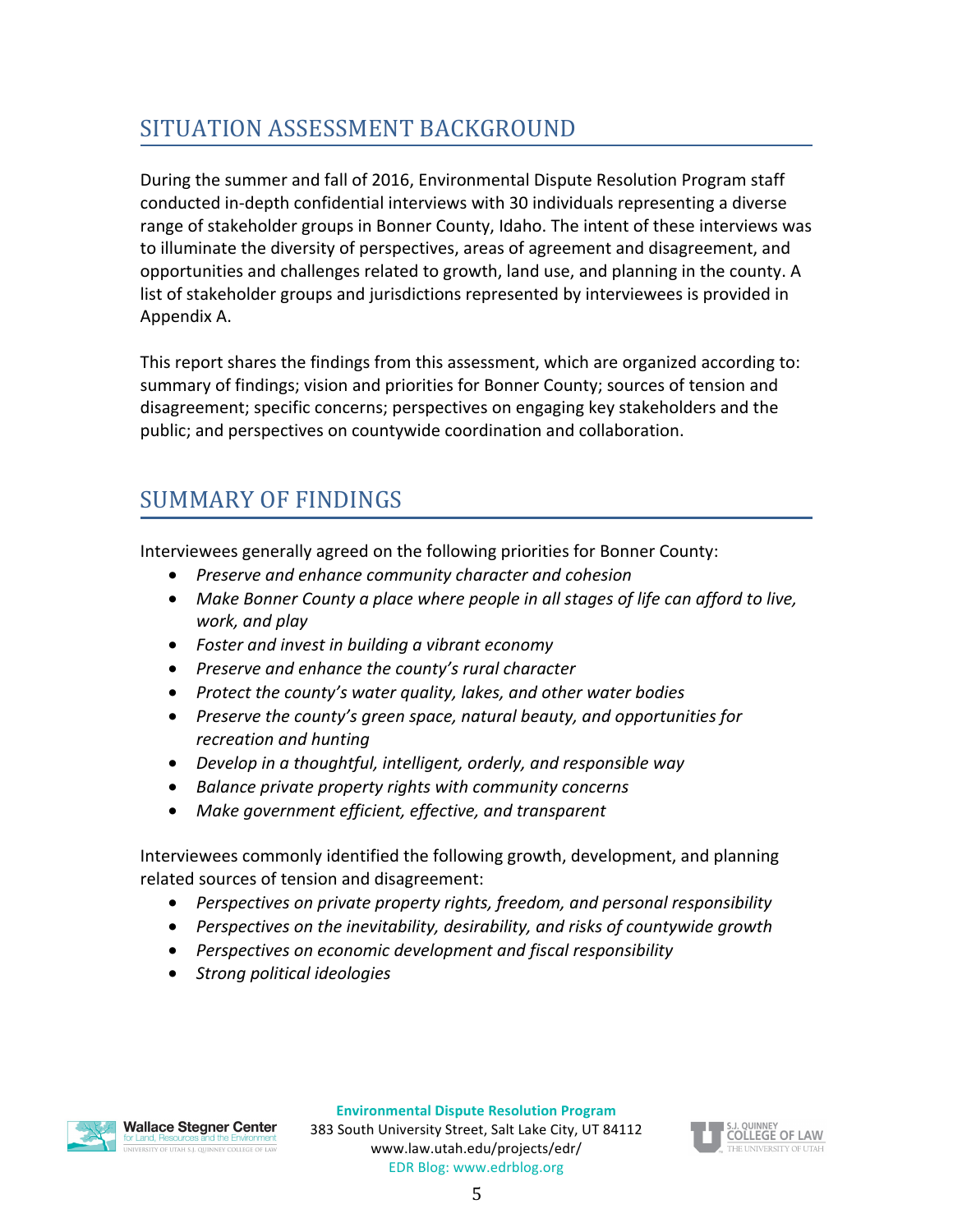Specific growth, development, and planning related concerns identified included:

- Concerns associated with recent Bonner County planning changes
- Risk of unsustainable development in Areas of City Impact (ACIs)
- *Risk of sprawl and unsustainable growth*
- Risk of creating a "buyer beware" situation for properties and buildings
- Concerns associated with affordability of housing and cost of living
- *Threats to water quality*
- *Concerns associated with divisive politics*
- Concern about development in the following geographic areas:
	- o *Lakefront and floodplain properties*
	- $\circ$  *The corridor along Highway 95*
	- o *The Selle Valley*

Interviewees generally saw significant value in stakeholder and public education and engagement around growth, development, and planning related concerns. They recommended the following strategies for enhancing stakeholder and public education and engagement:

- Reinstate the prior Bonner County engagement and review process for planning *related decision making*
- *Hold learning forums prior to decision making forums*
- Meaningfully engage stakeholders and the public in revisiting comprehensive *plans*
- Meaningfully engage the community in clarifying countywide values
- Meaningfully engage stakeholders in reviewing and streamlining policies and *processes*
- Foster productive public conversation about growth, land use, planning, and *related concerns*
- *Illuminate* what is at stake by visualizing scenarios and options
- *Improve education and information sharing*
- Encourage people to utilize existing opportunities to engage, and to do so *productively*
- Use multiple approaches to get the word out
- *Engage the "sunbirds"*

Almost all interviewees saw great value in—and identified a number of benefits associated with—improved communication, coordination, and collaboration among local governments. They identified some potential coordination models and approaches that might assist with improved countywide coordination around growth, land use, and planning related concerns. They also identified some concerns and challenges that need to be considered when undertaking these kinds of efforts.

**Wallace Stegner Center** 

VERSITY OF UTAH S.J. QUINNEY COLLEGE OF LAV

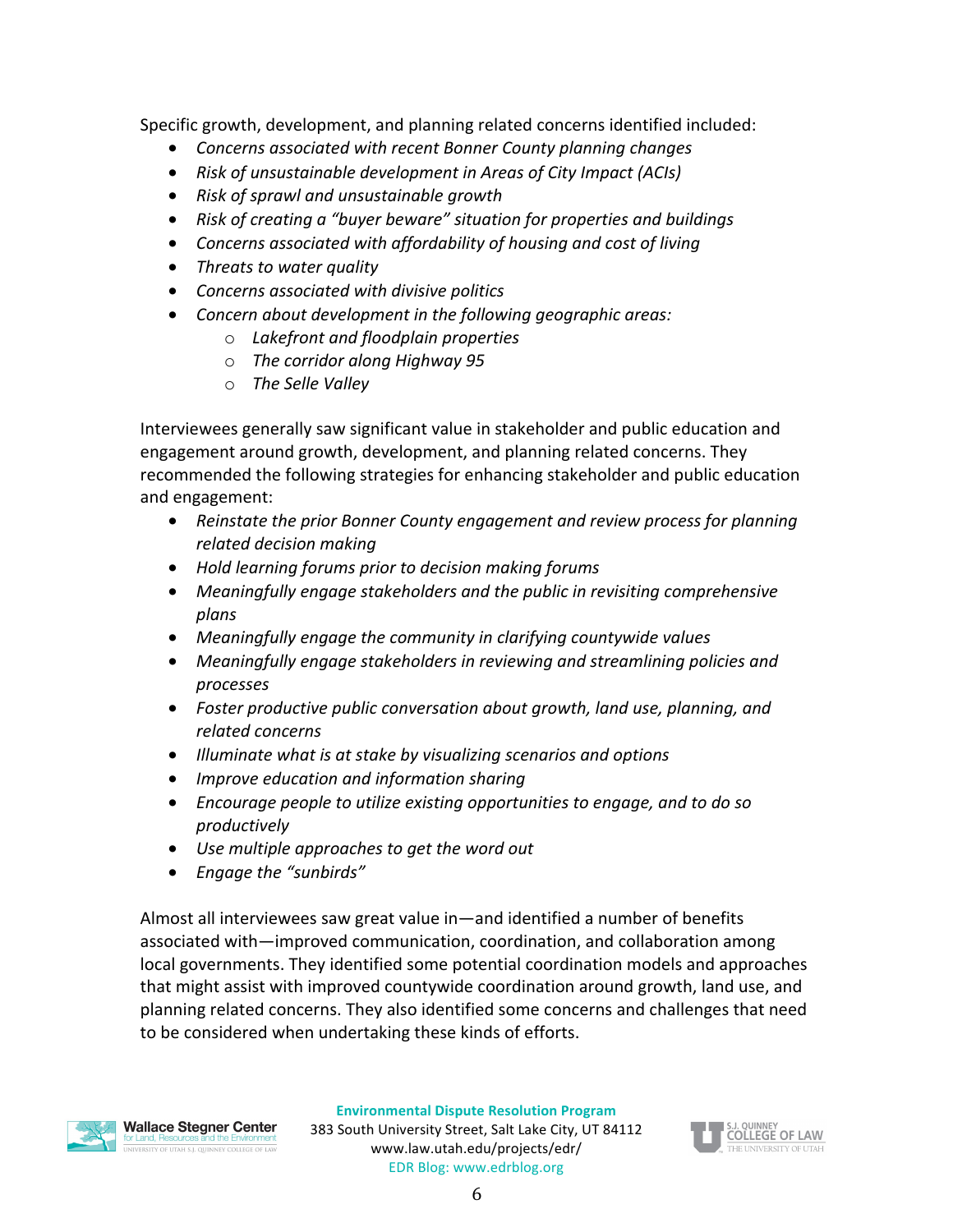Many interviewees also saw value in regionalization of certain services. However, there was less agreement about this than there was about the value of greater countywide collaboration. Interviewees identified a number of challenges and concerns that should be considered when thinking about the possibility of regionalizing services.

#### <span id="page-7-0"></span>VISION AND PRIORITIES FOR BONNER COUNTY

All interviewees were asked to share their visions for Bonner County and, where appropriate, their visions for the jurisdictions they represent or live in. The following are key themes that emerged in terms of priorities and values related to growth, land use, and planning concerns.

#### <span id="page-7-1"></span>*Preserve and Enhance Community Character and Cohesion*

Interviewees generally shared the belief that Bonner County is a special place and that Bonner County residents are passionate about where they live. Many people expressed appreciation for the "quaint, small town feel" and "friendliness" of Bonner County and its municipalities. Interviewees often reflected on the fact that people in the county tend to be very community-oriented, they work well together, and they generally prioritize working through differences. As one interviewee said, "People here have a heart for each other  $-$  that's what makes this area special."

As discussed further below, some interviewees expressed concern about recent political shifts at the national and local level creating more divisiveness in the county and the implications of this for the community feel.

The general sentiment among interviewees who spoke about community character was that they would like to see the small town feel, friendliness, and community-oriented nature of Bonner County and its municipalities preserved and enhanced.

#### <span id="page-7-2"></span>*Make Bonner County a Place Where People in All Stages of Life Can Afford to Live, Work, and Play*

Numerous interviewees expressed a desire for Bonner County to be a place where people in all stages of life can afford to live, work, and play. Many people noted that land and housing have become more expensive, voicing a concern that this is making it harder for residents to stay in Bonner County. Some interviewees attributed this increase in housing prices to the desirability of Bonner County as a place to live and have a second home, and the resultant influx of people, particularly the wealthy. Others ascribed housing price increases to regulations constraining development and/or the lack of developable land in the county.

**Wallace Stegner Center** 

INIVERSITY OF UTAH S.J. QUINNEY COLLEGE OF LAW

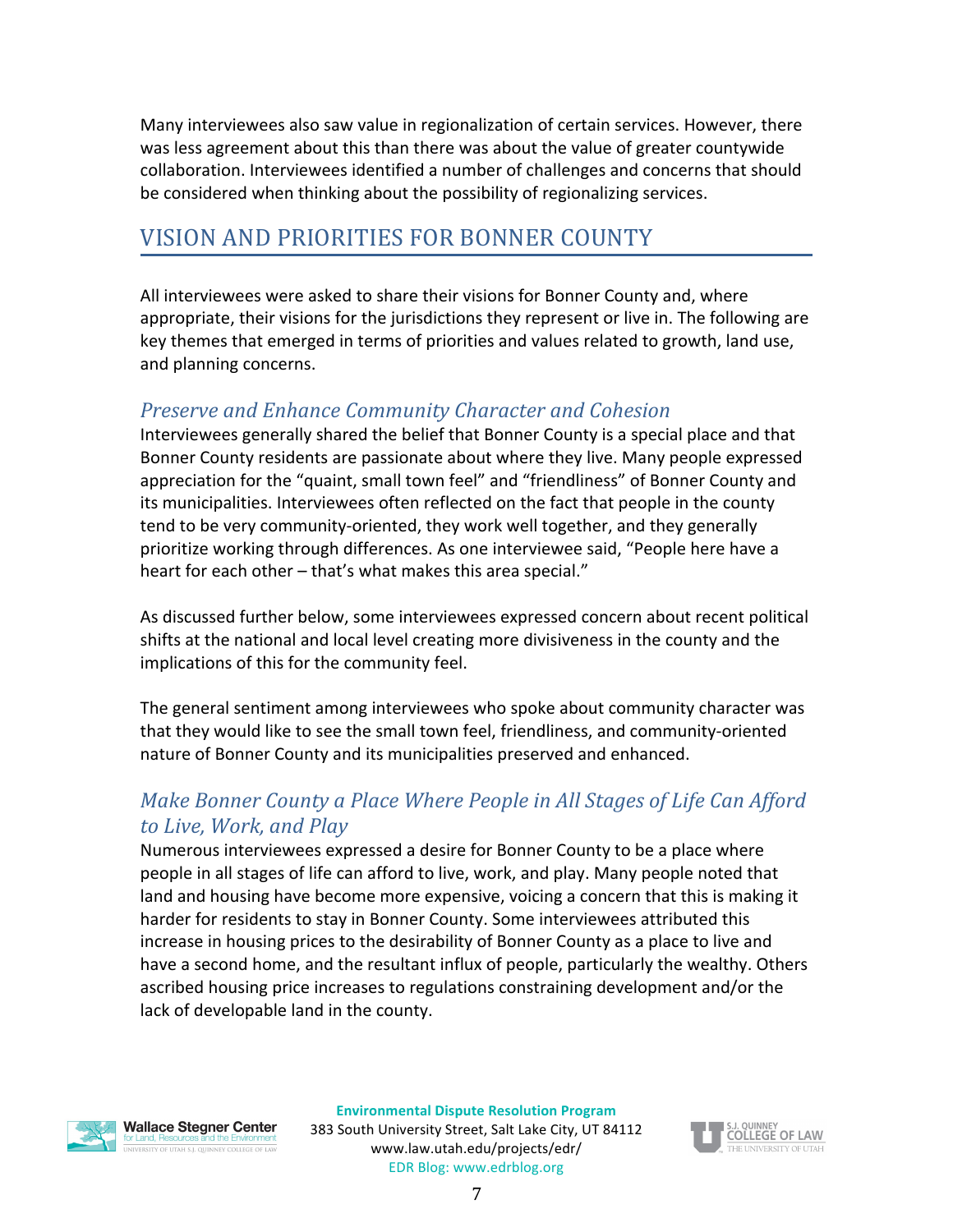Regardless of what they saw as the cause of increasing housing prices, interviewees who talked about housing affordability and cost of living seemed to agree that making Bonner County a place people can "grow up and stay" requires addressing both the affordability of housing and also creating more year-round jobs with salaries commensurate to the cost of living.

#### <span id="page-8-0"></span>*Foster and Invest in Building a Vibrant Economy*

Interviewees seemed to generally agree that they would like Bonner County and its municipalities to have vibrant, thriving, diversified economies. Many people noted the need for more year-round, sustainable jobs and economic opportunities that are on par with the cost of living in the region. Some interviewees mentioned that they want Bonner County to be a place where businesses "come and stay." A few interviewees said that investing in effective digital infrastructure and creating a well-educated and trained workforce could help make Bonner County an attractive place for businesses. Interviewees mentioned tourism, timber, food production, aerospace, biomedical, and other "high tech and knowledge-based industries" as key economic sectors.

#### <span id="page-8-1"></span>*Protect the County's Rural Character*

The majority of interviewees expressed a desire to preserve Bonner County's rural character. Interviewees also noted that residents throughout the county seem to share this sentiment, citing the results of the 2014 *Bonner County Community Survey* and previous Bonner County surveys.

A number of interviewees said it is clear that Bonner County residents value the rural character of the county and want to protect it, but it is less clear what "rural" means. Interviewees themselves expressed somewhat differing ideas of the definition. For example, some interviewees indicated rural areas should be largely residential. Others suggested that they would like to see Bonner County's rural areas be a "working landscape" with agriculture, light industry, and dirt roads.

Despite differing perspectives on exactly what rural means, people seemed to agree that protecting ruralness requires organized development and/or avoiding sprawl. Some people felt that preserving rural character in the face of growth pressures will require increasing the density of urban areas, but others questioned the desirability of increased density.

Some interviewees noted that the Bonner County Comprehensive Plan emphasizes protecting the rural character of the county. A couple people indicated they are not worried about Bonner County losing its rural nature due to development, saying a large portion of the county is not currently developable by private entities because it is federal or state public land, or another type of protected land. Other interviewees expressed significant concern about how failing to effectively plan ahead and easing land use regulations, permitting processes, and development oversight could jeopardize



**Wallace Stegner Center** VERSITY OF UTAH S.J. QUINNEY COLLEGE OF LAV

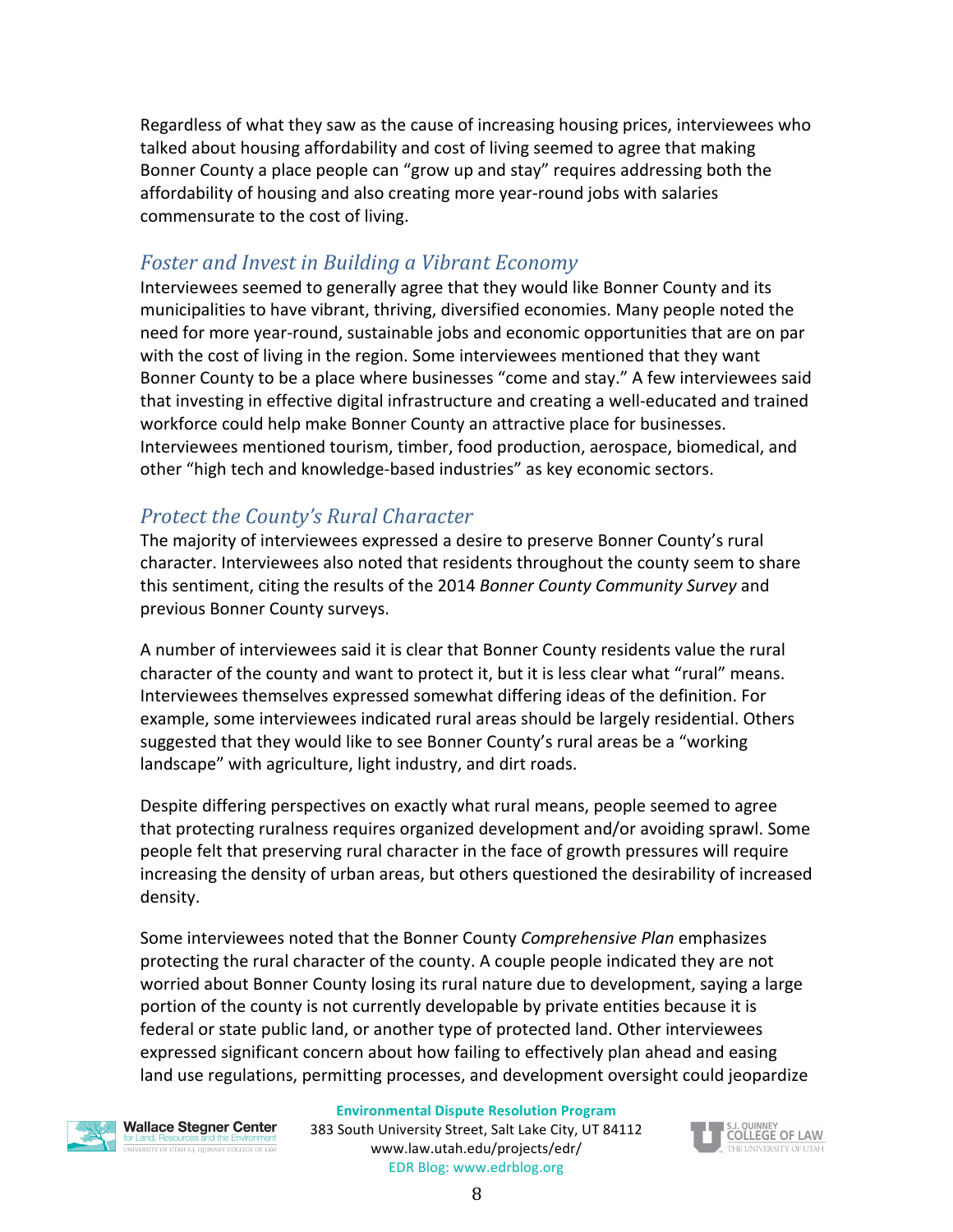the rural landscape by allowing haphazard, "willy-nilly," or unmanaged growth and development.

#### <span id="page-9-0"></span>*Protect the County's Water Quality, Lakes, and Other Water Bodies*

Protecting Bonner County's clean, safe water, Lake Pend Oreille, and the other lakes and water bodies in the county was cited as a key priority by most interviewees. These interviewees also commonly felt that most people in the county share this perspective. *Bonner County Community Survey* respondents also identified water quality as a top value. 

Interviewees seemed to agree that certain land uses could impact the county's lakes, other water bodies, and water quality, and that negative impacts should be avoided. However, they differed in their perspectives about the extent to which recent changes in county land use planning, regulations, and permitting requirements presented a risk to water quality. They also held differing perspectives regarding the role that government planning and regulation should play in protecting water quality and water bodies.

#### <span id="page-9-1"></span>*Preserve the County's Green Space, Natural Beauty, and Opportunities for Recreation and Hunting*

Many interviewees noted that the region's green space, natural beauty, and recreation and hunting opportunities are part of what makes Bonner County special and such a great place to live and visit. Respondents of the 2014 *Bonner County Community Survey* also identified recreation and access as a key value. There seemed to be general agreement among interviewees that people do not want to lose or compromise these amenities.

#### <span id="page-9-2"></span>*Develop* in a Thoughtful, Intelligent, Orderly, and Responsible Way

The strong majority of interviewees, including people from diverse stakeholder groups and political leanings, held the perspective that regional growth is unavoidable and that the county needs to focus on growing in a way that is, to use interviewees' words, "intelligent," "orderly," "good," "thoughtful," and "responsible." Interviewees described their vision of how this should occur in somewhat differing ways. However, they seemed to share an aspiration for the region to avoid "willy-nilly" and "haphazard" development and to grow in a way that protects the values discussed above.

Interviewees commonly said they would like to see development happen in such a way as to: avoid sprawl; leverage existing services, such as water and sewer systems; and avoid unnecessarily increasing the financial burden on local government and tax payers. Many people also expressed an interest in preventing traffic, increasing access to basic services and improving walkability in the county's communities (not just Sandpoint), and continuing to expand public transportation and non-motorized transportation options throughout the region.



**Wallace Stegner Center** FRSITY OF UTAH S.I. QUINNEY COLLEGE OF LAV

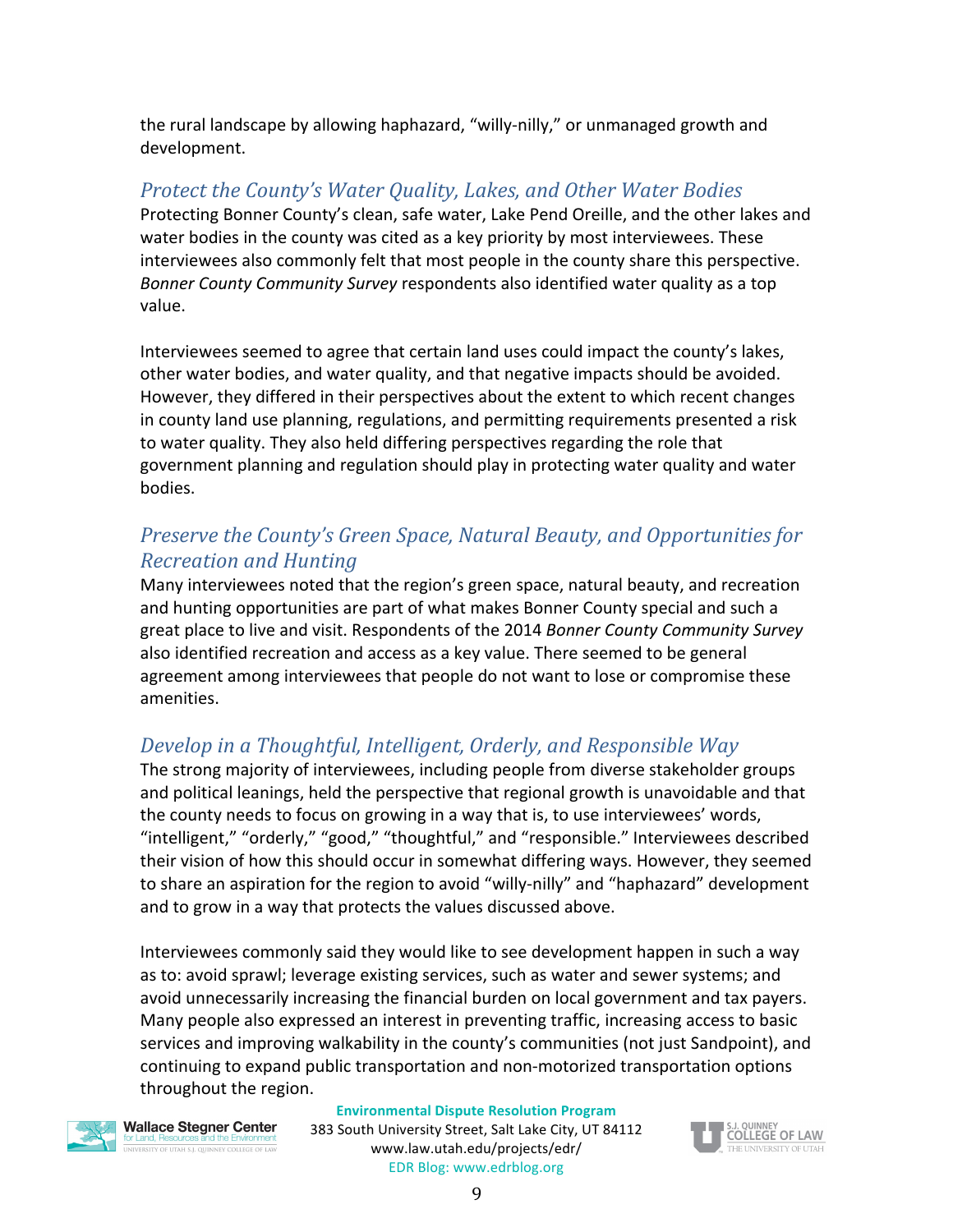Some interviewees said they would like to prevent Bonner County from developing like Kootenai County, which was perceived to be sprawling. Many interviewees specifically cited sprawl along Highway 95 near Coeur d' Alene and Hayden as a development pattern they would like to avoid.

Some interviewees suggested the region should think about developing in a "polycentric" way, i.e., by focusing on developing urban villages and preserving open space between these centers of development. Some people felt that increasing urban density in Sandpoint and the surrounding municipalities could help manage growth, provide more affordable housing, and increase tax revenues for the cities and the county. One emphasized the fact that increased density in the cities would generate more tax revenue for the county without greatly increasing use of county services. While a number of interviewees expressed support for increased density in the cities, others raised questions about the desirability of, and appropriate locations for, increased urban density.

Almost all interviewees indicated that growth is inevitable. One interviewee, however, expressed a strong desire to have the area not grow or change, although he did not offer any ideas about how to prevent growth and development. According to interviewees, many county residents share this desire to not have the area change. Interviewees generally felt this desire to "close the door" is not realistic.

A number of interviewees felt that growth is not only unavoidable, but that it is desirable. These interviewees indicated that countywide growth presents important opportunities for economic development, job creation, increasing the tax base for local government, and enhancing community services.

It is important to note that, as further discussed below, there were striking differences in interviewee perspectives on the role that regulation, government planning, and land use policies should play in supporting and ensuring that growth and development occur in "intelligent," "orderly," "good," "thoughtful," and "responsible" ways. That said, many interviewees noted development should happen in such a way as to protect individual property rights as well as the rights of their neighbors and community members. 

It is also important to note that interviewees generally steered away from using the term "smart growth," indicating that term has developed a negative stigma that might get in the way of productive conversation about how to achieve "good growth" and avoid "bad growth."

A few interviewees indicated they would like Bonner County to become an example of a place that "does it right" and maintains community character, ruralness, and



**Wallace Stegner Center** VERSITY OF UTAH S.J. QUINNEY COLLEGE OF LAV

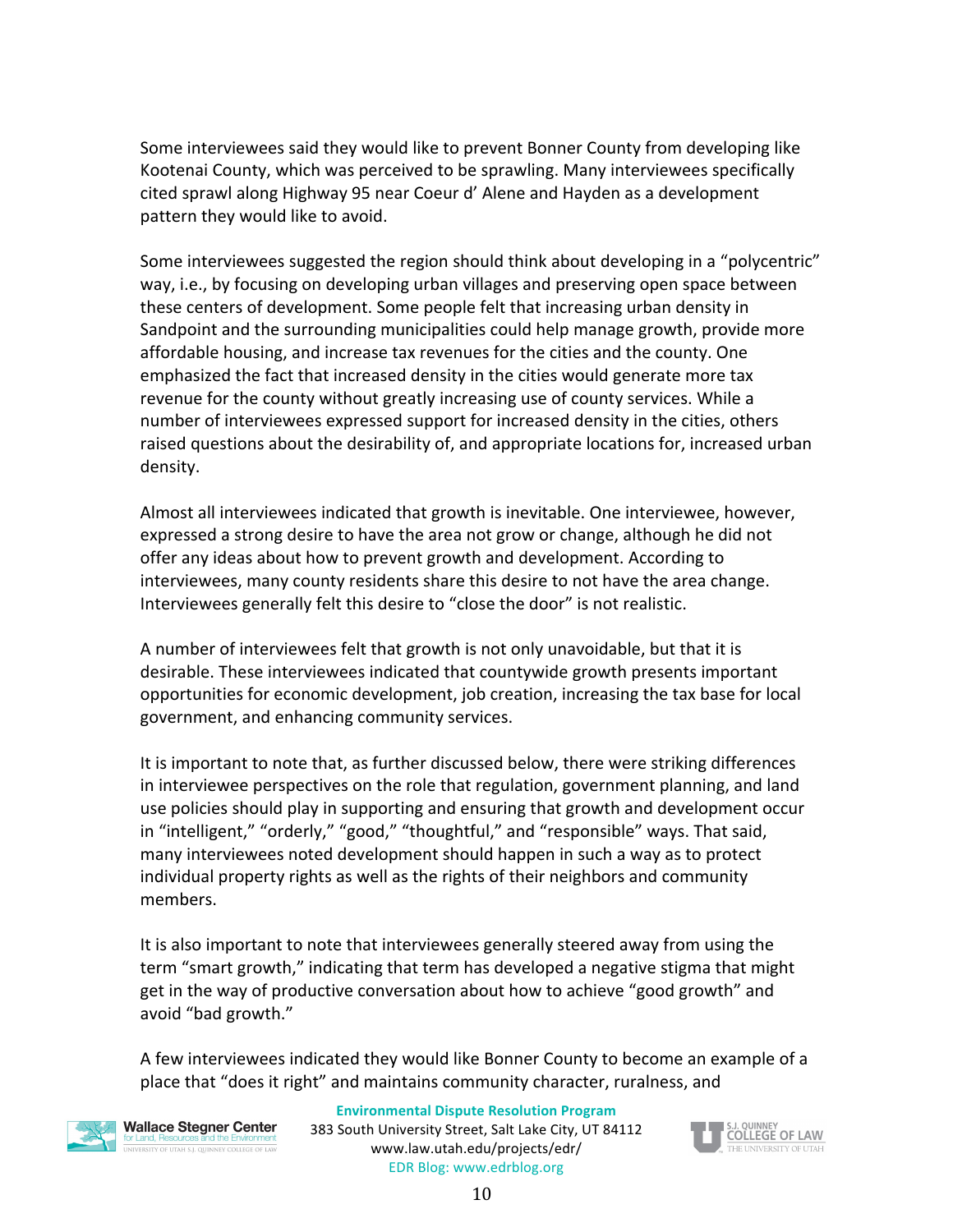affordability in the face of intense growth pressures. These interviewees cited the following as some examples of places they felt had not steered growth in intelligent and/or good ways: Coeur d'Alene and Hayden, Idaho; Tahoe, California; Jackson, Wyoming; Bozeman, Montana; and Aspen, Colorado. It was suggested that Bonner County could perhaps learn from these negative examples and avoid similar pitfalls.

#### <span id="page-11-0"></span>*Balance Private Property Rights with Community Concerns*

As noted above, a common theme in almost all interviews was the need to balance private property rights with government land use planning and regulation  $-$  and the challenges associated with doing so. Interviewees seemed to agree that private property rights are important and should be respected. The majority of interviewees also noted that one individual's private property rights can interfere with another's private property rights or freedoms. Most interviewees argued that a balance needs to be struck between protecting individual freedoms and managing the impact people can have on one another, shared resources, and each other's property values. One person summed up this sentiment: "One person's right to punch ends at the tip of another's nose." 

People seemed to agree that there is a balance between, as one person put it, "proper regulation" on one hand and "over regulation" on the other. They also noted that people in the county seem to have different perspectives on where this line falls. Interviewees embodied this divide. A few said land use and development in Bonner County are currently overregulated, while many others indicated that additional planning and oversight might be helpful for protecting the things people hold dear and furthering county and municipal goals.

Some interviewees said thoughtful planning and zoning processes actually help protect property rights. A few suggested, for example, that planning and zoning can ensure that neighborhoods "do not grow up around industry and push industry out" or create other major conflicts. They gave examples including the conflicts Wildwood Grilling on Shinglemill Road has experienced with the nearby neighborhood, and issues created by neighborhoods abutting timber lands. It was suggested that government planning can help neighborhoods stay neighborhoods and industry areas stay industry areas.

A few interviewees noted that many people have recently moved into the region who highly value private property rights and, as some described it, want their "own private Idaho." They feel this is accentuating the tension around balancing private property rights and government planning, and recommended fostering a productive community conversation about how to achieve this balance.

#### <span id="page-11-1"></span>*Make Government Efficient, Effective, and Transparent*

Interviewees commonly expressed a desire for local government to be efficient, effective, and transparent.



**Wallace Stegner Center** versity of utah s.i. quinney college of lav

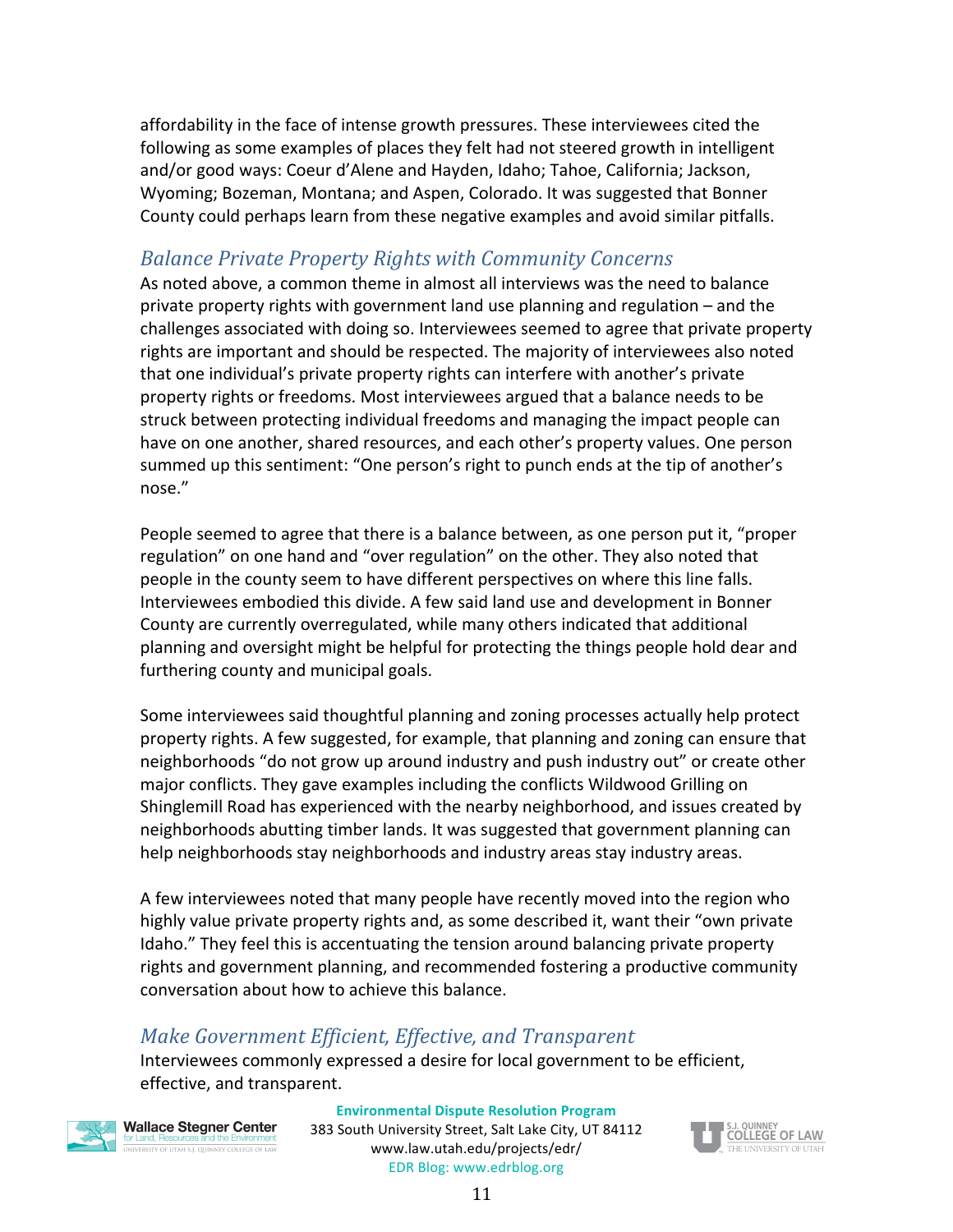Many people felt there should be proper "checks and balances" on individual behavior, and they see value in local government playing a role in that process. These interviewees would like to see local government help ensure regional growth and development happen in thoughtful, intentional, and not "willy-nilly" or "ramshackle" ways that are mindful of private property rights. These interviewees seemed to hold the perspective that local government can provide meaningful oversight without "bogging things down" or imposing unnecessary costs on residents.

Interviewees who reflected on local government function seemed to agree that government should be as streamlined and efficient as possible. Most of those people also noted, however, that streamlining should not come at the expense of achieving the intended goals of government departments, programs, and policies. They also seemed to agree that local government should be as user-friendly as possible, but  $-$  again  $-$  that being user-friendly should not compromise the ability of local government to achieve its intended oversight and support objectives.

Many people agreed there are important opportunities for increasing the efficiency and effectiveness of local government planning efforts and that they would like to see local government work collaboratively and transparently to identify these opportunities and make positive changes. The following strategies were identified:

- Ensure effective two-way communication with stakeholders and the public around proposed changes. Many interviewees suggested that meetings should be well publicized and held at times that are likely to work for a diversity of residents. They often expressed a perspective that effective communication requires creating forums for educating the public and listening to people's concerns prior to making decisions. In line with this, many interviewees expressed frustration with the lack of well publicized workshops prior to hearings on Bonner County's recent proposed planning related changes. On a similar vein, some interviewees felt that both local government representatives and citizens need to do a better job of active listening and truly trying to understand what others are saying. Many emphasized how important it is for members of the public to take responsibility for ensuring they are informed about local planning issues. The topic of public engagement is discussed further below.
- Digitalize records, such as deeds and septic permits. A couple interviewees said that digitalizing records, such as deeds and septic permits, would facilitate quick document retrieval, improve inter-departmental information sharing and coordination, and likely reduce fees and timelines associated with getting building location permits and other approvals. It was specifically suggested that digitizing and electronically sharing basic property information  $-$  e.g., owner name, street address, etc.  $-$  could greatly streamline the process of getting septic reviews for building permits. It was also mentioned that the Bonner



**Wallace Stegner Center** THE REPORT OF STATE OF THE COLLEGE OF LAW

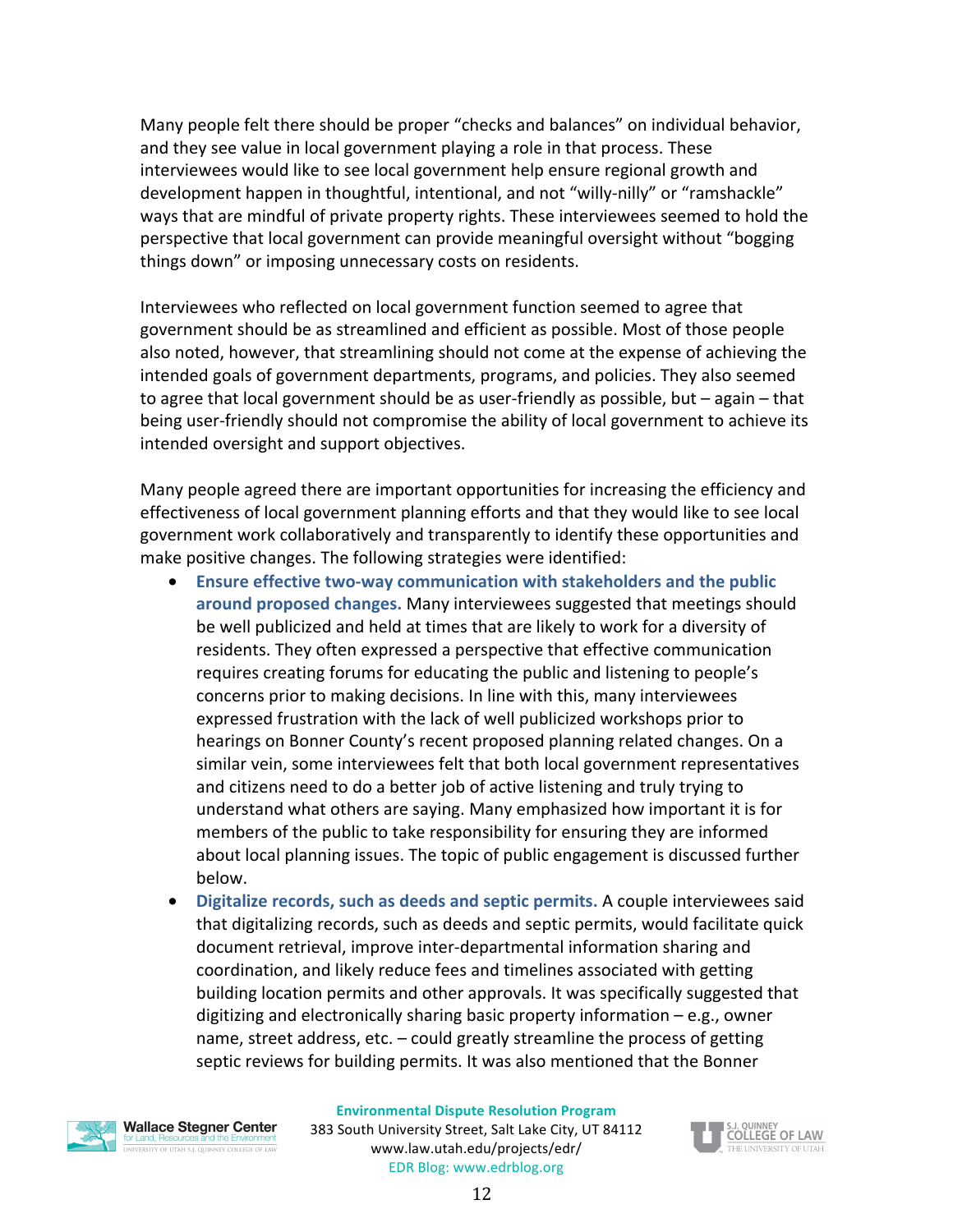County Planning Department is expecting to receive new software in January 2017 that will facilitate deed retrieval.

• Engage stakeholders in helping to make systems as efficient and effective as **possible.** A couple interviewees suggested collaboratively engaging diverse groups of stakeholders in reviewing policies, ordinances, and permitting processes to identify ways of improving their effectiveness and increasing efficiency.

## <span id="page-13-0"></span>SOURCES OF TENSION AND DISAGREEMENT

Interviewees were asked whether they think Bonner County residents generally agree about the vision and priorities for the county, or whether there are major sources of disagreement. The majority of interviewees believe people agree on the big picture vision for the county and share the priorities and values discussed above. That said, interviewees also generally agreed that there are strong divides within the community regarding how to achieve these goals and priorities. The following are key sources of tension identified by participants.

#### <span id="page-13-1"></span>*Perspectives on Private Property Rights, Freedom, and Personal Responsibility*

As noted above, interviewees commonly felt that there are strong divides within the county about private property rights and how to balance private property rights with community concerns. Similarly, some interviewees identified the meaning of "freedom" and "whose freedom to do what" as points of tension. For example, interviewees noted that some people in the county seem to prioritize the freedom to do what they want on their properties and/or to carry guns, whereas others prioritize the freedom to move around freely and/or to not feel threatened by other community members carrying guns.

Related to the question of how to balance private property rights and government planning and regulation, interviewees noted that people seem to have differing perspectives about whether people will "do the right thing" if left to their own devices (i.e., without government oversight and regulation). Some interviewees thought of this as a spectrum, with regulation and no personal responsibility on one side and no regulation and total personal responsibility on the other side. Others said that regulations and government planning are intended to help people be responsible and "do the right thing." Regardless, interviewees noted and embodied a community divide in thinking about the extent to which people will act responsibly without government oversight.

**Wallace Stegner Center** 

INIVERSITY OF UTAH S.J. QUINNEY COLLEGE OF LAV

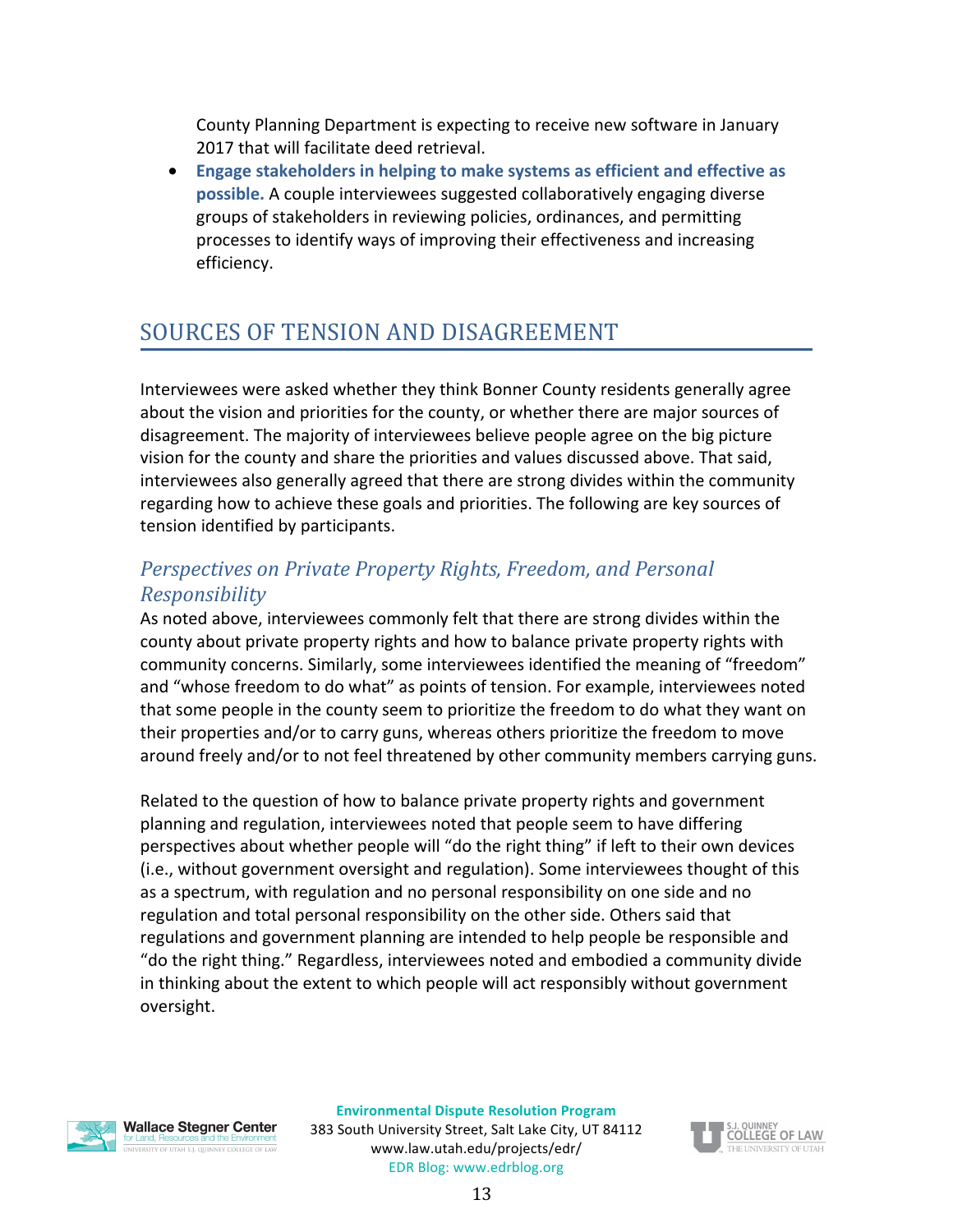### *Perspectives on the Inevitability, Desirability, and Risks of Countywide Growth*

Interviewees indicated that, as noted above, people in the county hold different perspectives on the inevitability and/or desirability of regional growth. Many said there are individuals in Bonner County who have been there their entire lives and "don't want to see it change." Interviewees also noted there are people who moved to Bonner County "to get away from people" and who would prefer to see absolutely no growth or development. In contrast, they said, many people see growth as inevitable and/or as a potential benefit. 

Interviewees also noted that people seem to have divergent levels of concern about the extent to which unregulated growth presents a threat. They suggested this might have more to do with a desire to preserve private property rights than a lack of concern about unmanaged growth. Related to this, one interviewee said there appears to be disagreement in the county about the notion of "sustainable growth," what it means, and whether it is desirable.

#### <span id="page-14-0"></span>*Perspectives on Economic Development and Fiscal Responsibility*

Some interviewees said there are differing perspectives  $-$  and perhaps some confusion  $$ among county residents and local public officials about economic development and fiscal responsibility. More specifically, they indicated different people hold different perspectives about what counts as a wise investment in economic development and how to strike the right balance between short-term and long-term economic development and fiscal responsibility. Nevertheless, they pointed out that most people value economic development and fiscal responsibility.

#### <span id="page-14-1"></span>*Strong Political Ideologies*

A number of interviewees said there is a faction of very conservative and very proprivate property and anti-regulation folks residing in Bonner County, and that more people with this ideological leaning are moving into the area. They felt this group tends to be very politically active and divisive, and expressed concern that the growing presence of this contingent is causing additional tension in Bonner County.

# <span id="page-14-2"></span>SPECIFIC CONCERNS

Interviewees were asked whether they are particularly concerned about any particular impacts or risks associated with regional growth, land use, and development in Bonner County. Interviewees identified the following specific concerns:

### *Concerns Associated with Recent Bonner County Planning Changes*



**Wallace Stegner Center** ERSITY OF UTAH S.J. QUINNEY COLLEGE OF LAW

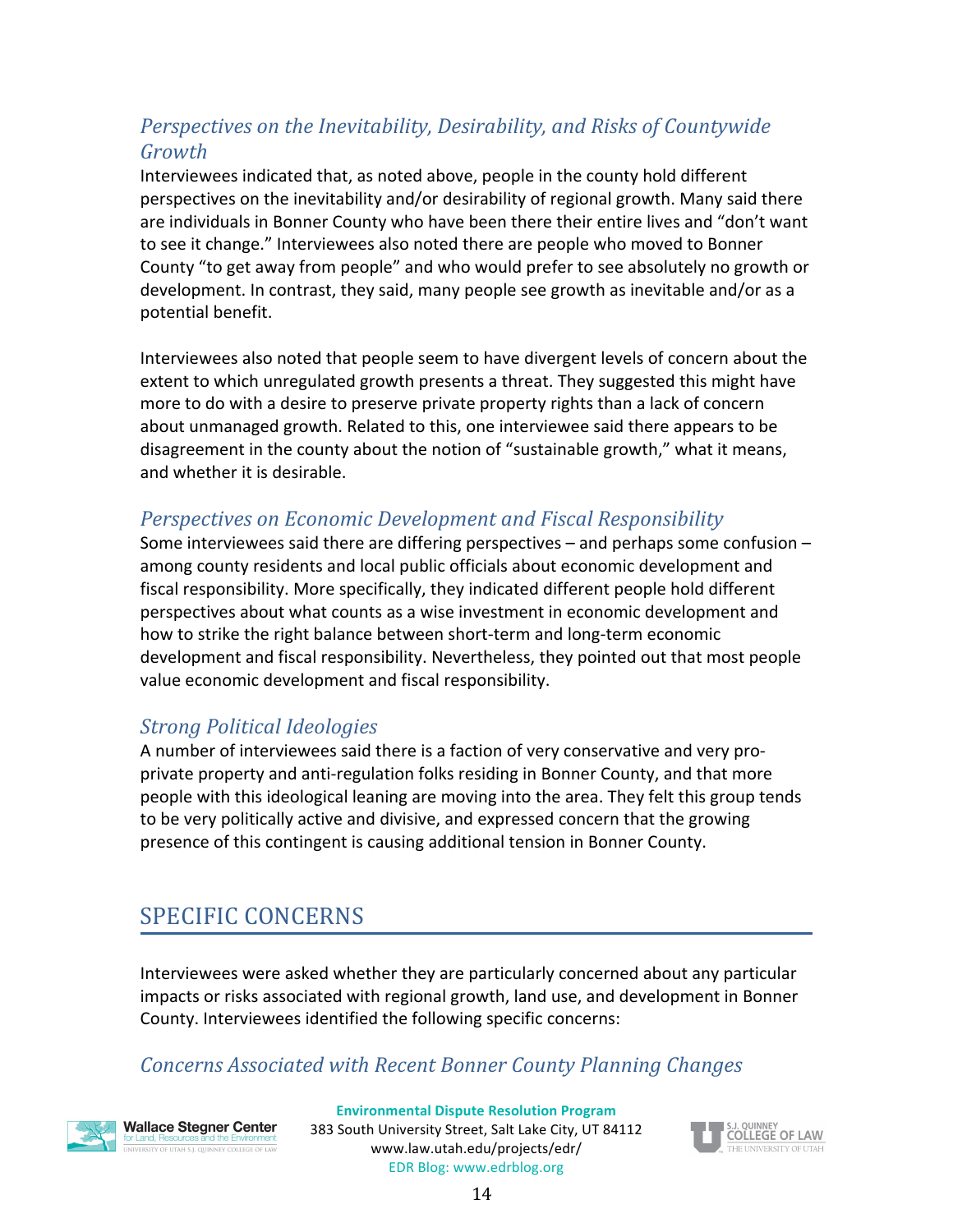Many interviewees expressed significant concern about recent developments within the Bonner County Planning Department. The strong majority of interviewees, including those who work directly with land owners and developers or work in real estate and building-related industries, felt that Bonner County's recent subdivision ordinance and permitting changes were not necessary. They felt the system worked fine prior to these changes and, as a few people said, "if it ain't broke, don't fix it." In contrast, the few interviewees who were supportive of these changes suggested they were needed to reduce the cost, time, and headache associated with getting building location permits and subdividing properties within the specifications allowed by zoning.

Additionally, many interviewees expressed concern about the loss of certain Bonner County Planning Department staff and the related loss of institutional knowledge.

Interviewees representing a diversity of stakeholder groups and political leanings, including those who were supportive of the changes, felt that the changes themselves and the reasons for them were not well communicated to key stakeholders and the general public. Some people expressed concern that the lack of transparency around these changes may have decreased public trust in county government. It is worth mentioning that a number of interviewees were confused about the changes to the Bonner County subdivision ordinance and building location permitting process and what these changes meant; one interviewee was entirely unaware that these changes were being made.

As noted above, interviewees were broadly supportive of making local government efficient and effective, and many people noted there might be opportunities to streamline processes, increase effectiveness, and reduce costs of programs and policies. However, many questioned whether the county changes were actually going to address these issues and/or whether there might have been more effective ways to do so. For example, a few people noted there are many subdivisions in the county that have been divided by deed and are non-compliant, and that this issue should be addressed. However, others questioned whether the county's proposed changes to subdivision ordinances would actually address this problem. Similarly, a handful of people noted that the Panhandle Health District review process probably could have been made more efficient and less expensive, rather than being entirely removed from the county's building location permit and minor land division processes. As noted above, some interviewees suggested local governments might engage diverse stakeholders in collaboratively figuring out how to address such issues and improve regulations and programs. 

#### <span id="page-15-0"></span>*Risk of Unsustainable Development in Areas of City Impact*

Many interviewees, particularly those working with local municipalities, expressed concern about potential growth and development in the Areas of City Impact (ACI) around Sandpoint, Dover, Ponderay, and Kootenai. ACIs are county land around the



**Wallace Stegner Center** FRSITY OF UTAH S.I. QUINNEY COLLEGE OF LAV

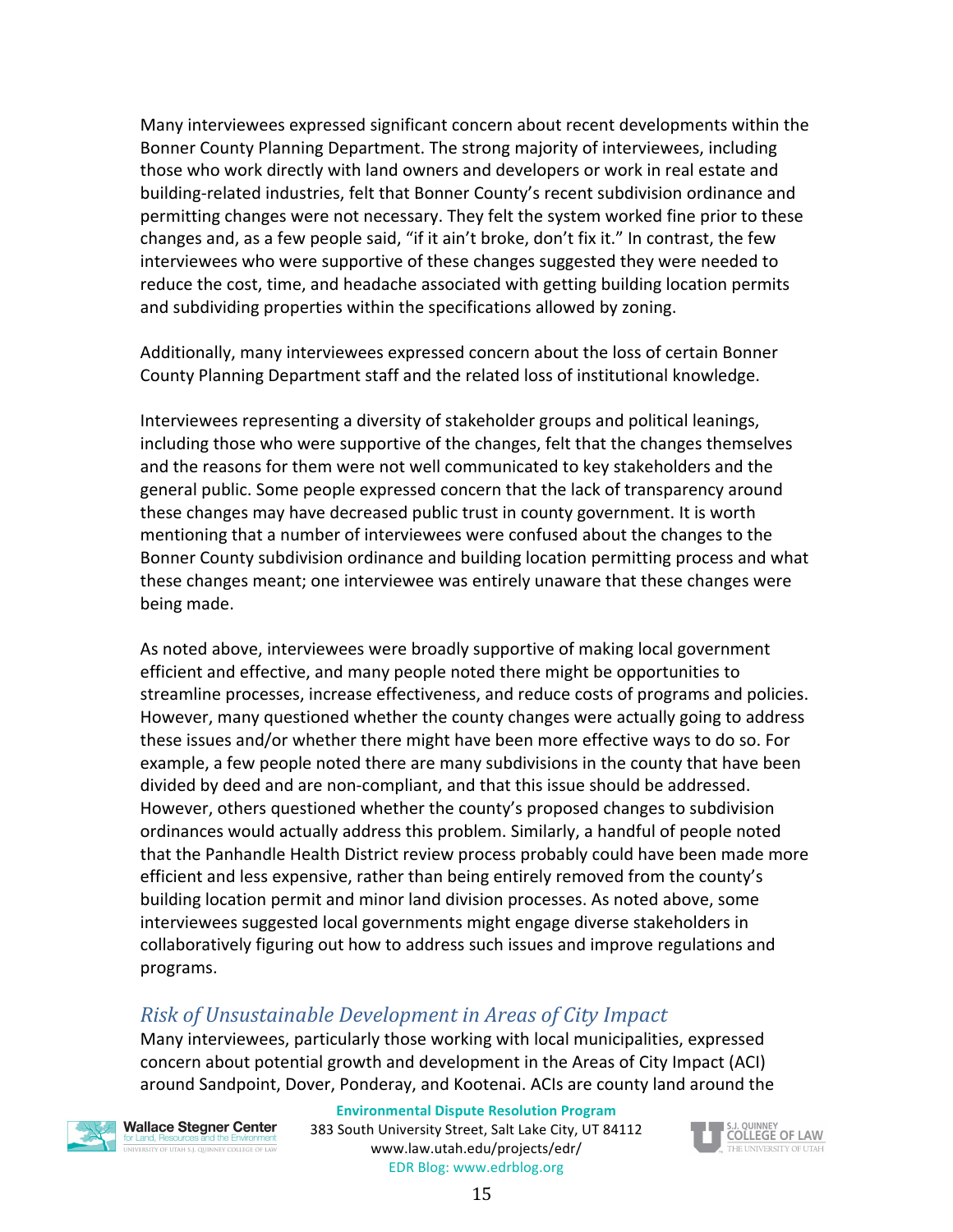cities that have been identified as areas for city growth. People noted that the cities have an agreement with the county that requires the County Commission to solicit input from the cities on proposed changes in those areas, but that the agreement does not bind the county to adhere to the city's plans or wishes for those regions. Some interviewees are particularly concerned about unmanaged growth and unplanned development in the ACIs, which would be "inherited" by the cities down the line when these areas are annexed. For example, they said, if sprawling development occurs in those areas, it could make the eventual installation of sewer and water lines to those areas either a significant financial burden or entirely impossible.

Some interviewees said they would like to see ACI agreements strengthened to ensure planning and zoning in those areas fits with the cities' plans and strategies. It was also suggested that "area plans" might be considered as a way to address planning in ACIs and that Bonner County might look at other counties for examples of how to do this.

#### <span id="page-16-0"></span>*Risk of Sprawl and Unsustainable Growth*

Directly related to the concern about ACIs: Numerous interviewees expressed strong concern about the potential for unmanaged growth to lead to sprawl and unsustainable development throughout Bonner County. These interviewees are worried that sprawl would erode the county's rural character and open spaces, significantly increase the cost of delivering services and infrastructure, and increase the cost of housing due to increasing service delivery costs and transportation costs. Some interviewees also expressed concern that sprawling development would make people in the region even more car dependent; this, they said, pushes cities to use land for parking rather than for tax-generating purposes such as business space.

As noted earlier, a few interviewees felt sprawl is unlikely to be an issue due to the fact that a large portion of Bonner County is federal, state, or other non-developable land.

#### <span id="page-16-1"></span>*Risk of Creating a "Buyer Beware" Situation for Properties and Buildings*

Multiple interviewees, including those working with landowners and those who are involved in the building industry, expressed a concern that Bonner County might be creating a "buyer beware" situation for property and home buyers by reducing regulations and oversight for land use, septic siting, and buildings. They felt local government policies and regulations should be in place to protect land owners, land developers, and their neighbors.

Some interviewees said many people do not know they need to get a septic permit, as mandated by Idaho State law. They added that excavators often assume land owners have a septic permit and will dig a septic hole without checking. Interviewees indicated this can lead to the installation of problematic septic systems (such as those that are poorly sited), which can lead to impaired water quality and create issues for property buyers and sellers when that property transfers hands. Interviewees also noted that



**Wallace Stegner Center** versity of utah s.i. quinney college of lav

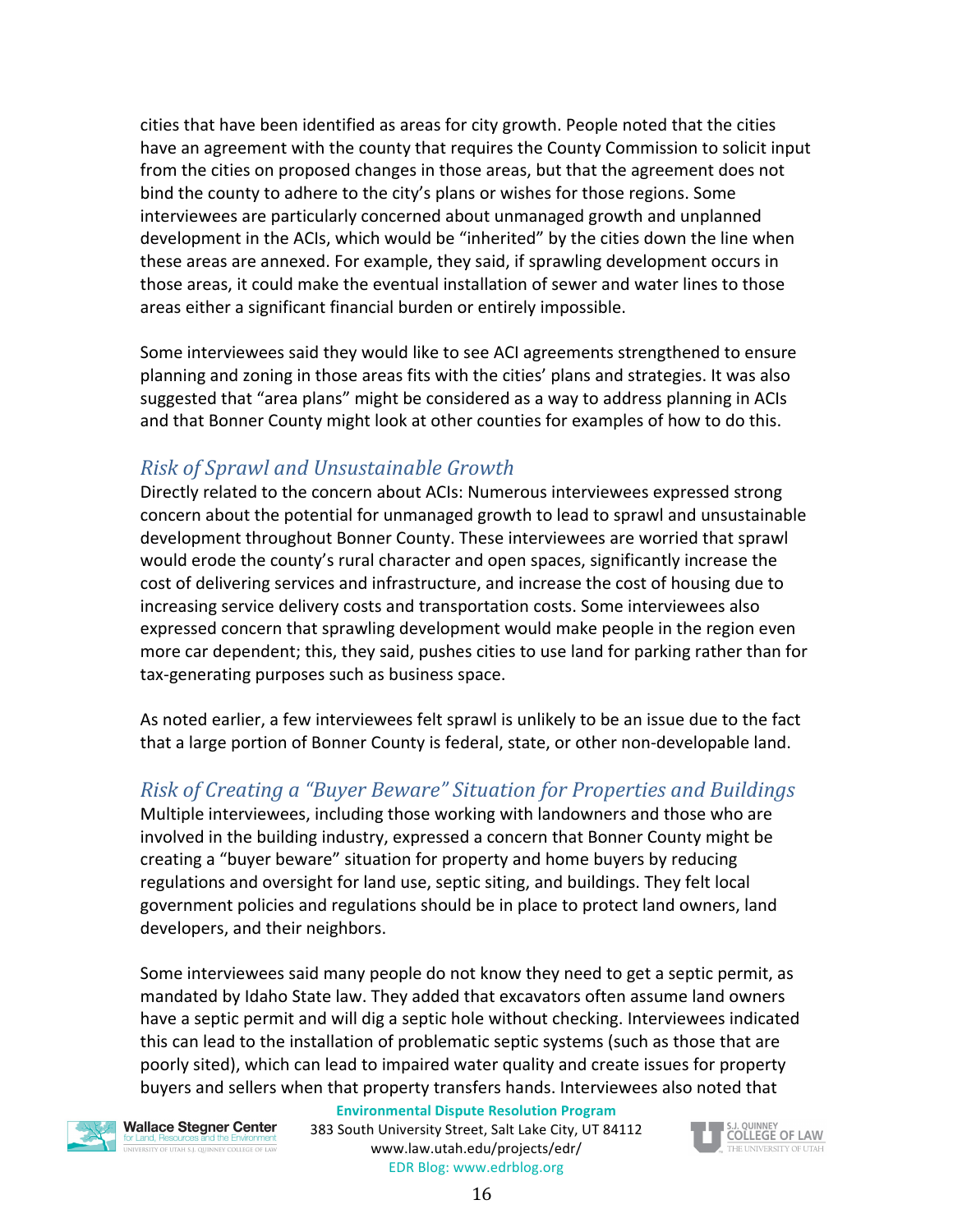people sometimes build structures where their septic system should be, making proper septic siting impossible or very expensive for that property. Many interviewees felt that the Panhandle Health District building permit review was a good process and a helpful part of a check and balance system intended to prevent people from causing themselves problems or accidentally breaking the law.

It was also noted that similar issues exist with the structural integrity of buildings, due to the lack of a county building inspection process and building department. Some interviewees, including those familiar with the building industry, worried this will cause long-term liabilities for property owners, builders, and local government.

A few interviewees felt that individuals should be and will be responsible for getting septic permits and ensuring buildings are properly built. They felt that recent changes to county permitting and review processes are not going to lead to long-term problems or liabilities. 

#### <span id="page-17-0"></span>*Concerns Associated with Affordability of Housing and Cost of Living*

As noted above, there was general agreement among interviewees that they would like to see Bonner County be a place where people at all stages of life can afford to live, work, and play. It is therefore not surprising that many people expressed a concern about the affordability of housing in Bonner County and the possibility that it could become an increasingly expensive place to live.

A few interviewees said that making it easier to subdivide properties and lowering development fees would assist in making housing more affordable. In contrast, many interviewees expressed concern about county efforts to streamline the subdivision process, indicating that making subdividing easier does not make housing and property prices more affordable. Instead, they suggested, it may have the opposite effect, citing examples such as Bozeman, Montana, where rural land was bought and subdivided by "real estate moguls," thereby driving higher property values.

A number of other interviewees recommended focusing on providing affordable housing options in the municipalities, with some suggesting that increasing urban density and providing public transit options are key ways to increase housing affordability. It was suggested that efforts to increase housing affordability should take into account the cost of transportation, which can greatly increase costs of living.

One interviewee noted that the lack of affordable housing in Sandpoint pushes people with lower incomes out to surrounding communities, such as Priest River, which can lead to imbalances in community diversity. This interviewee recommended focusing on making all of the county's municipalities affordable for working folks, to avoid certain towns becoming "bedroom communities" or experiencing other problematic community dynamics.



#### **Wallace Stegner Center** VERSITY OF UTAH S.J. QUINNEY COLLEGE OF LAV

#### **Environmental Dispute Resolution Program**

383 South University Street, Salt Lake City, UT 84112 www.law.utah.edu/projects/edr/ EDR Blog: www.edrblog.org

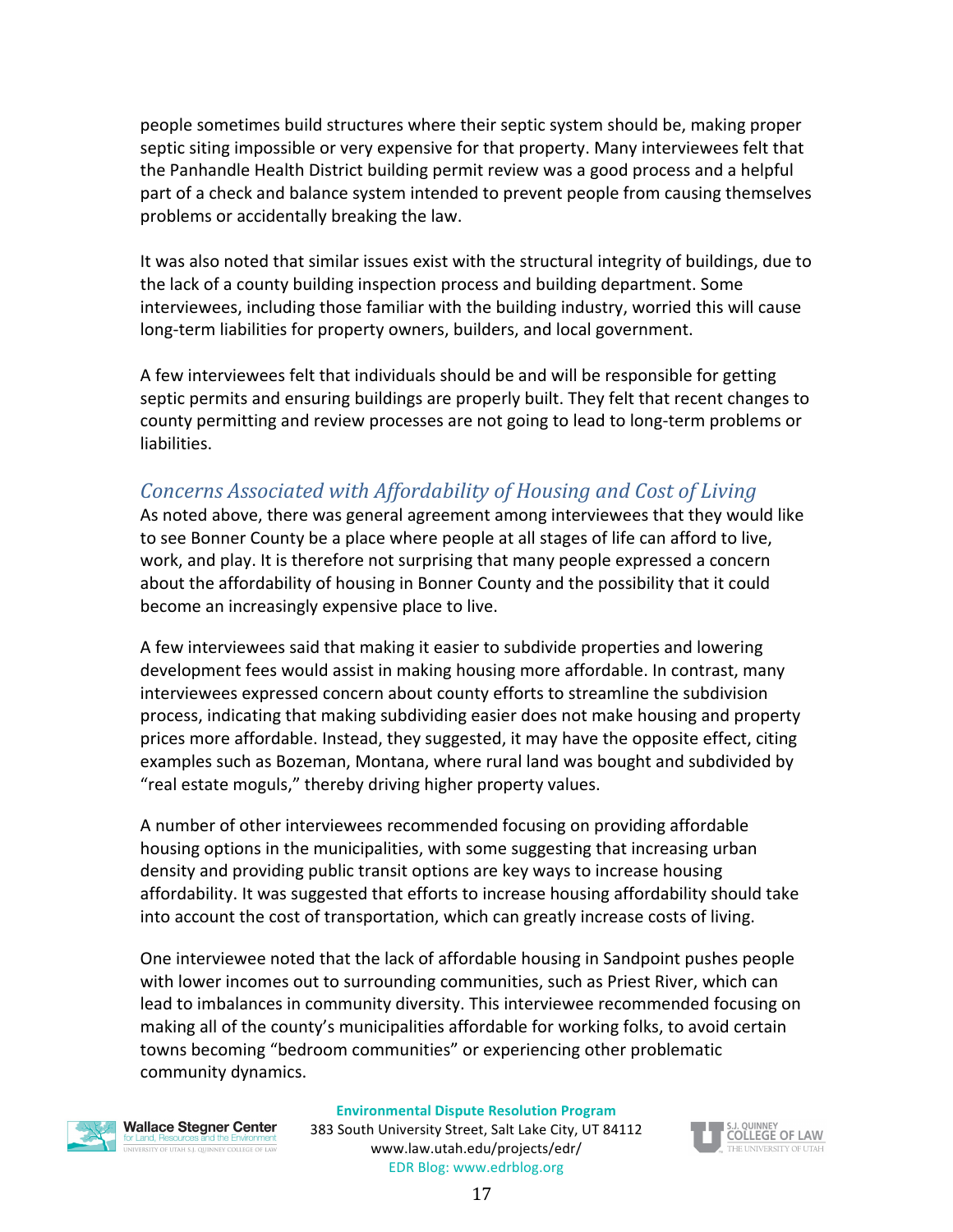Some people expressed concern about low salaries and unemployment in the county, suggesting that addressing these issues through economic development could increase people's ability to stay and thrive in the county.

#### <span id="page-18-0"></span>*Threats to Water Quality*

In light of the fact that protecting water quality and the county's water bodies was a priority for many interviewees, it is not surprising that many of them expressed serious concern about water quality in the region. Many people noted that the county's lakes, rivers, and clean water are a major amenity for locals, as well as a major draw for tourists. Interviewees generally expressed an interest in ensuring proper septic and sewer treatment throughout the region to help protect water quality.

As noted above, many interviewees expressed concern that changes to the Panhandle Health District review of building permits could lead to improper siting and use of septic systems and related water quality issues. Some people saw it as a step backward in terms of protecting water quality. Those involved in working with landowners indicated the recent changes have confused people, saying some people now believe they are entirely exempt from all Panhandle Health District review. They also noted that many people build "sheds" and "storage units" that are actually bunkhouses, and that these structures are often being built without the necessary septic capacity. Multiple interviewees felt that, while landowners often want to do the right thing, many people do not understand septic systems and why they matter. It was noted that, problematically, septic issues may not manifest for some time, and it is very expensive and hard to fix the issue once they do. For these kinds of reasons, many interviewees felt that the Panhandle Health District's review of building permits is critical to avoid creating problems for property owners, their neighbors, potential future property buyers, and water quality.

In contrast, a few interviewees felt that the changes in the permitting process have streamlined the process and should not lead to any issues. They noted that people building plumbed structures are still required to get a septic permit by state law. A couple people who do not work for Panhandle Health District felt that the old process was largely an unnecessary inconvenience, saying they believed only a small portion of people had problems that merited Panhandle Health District's review. Other interviewees disagreed, saying Panhandle Health District's building permit review process prevented many septic problems.

A number of interviewees emphasized that the State of Idaho requires a septic permit, saying the inclusion of Panhandle Health District sign off on building location permits was designed to help ensure property owners actually got this state required permit  $$ and to help them proactively avoid these issues in doing so.



**Wallace Stegner Center** 

INIVERSITY OF UTAH S.J. QUINNEY COLLEGE OF LAV

**Environmental Dispute Resolution Program**

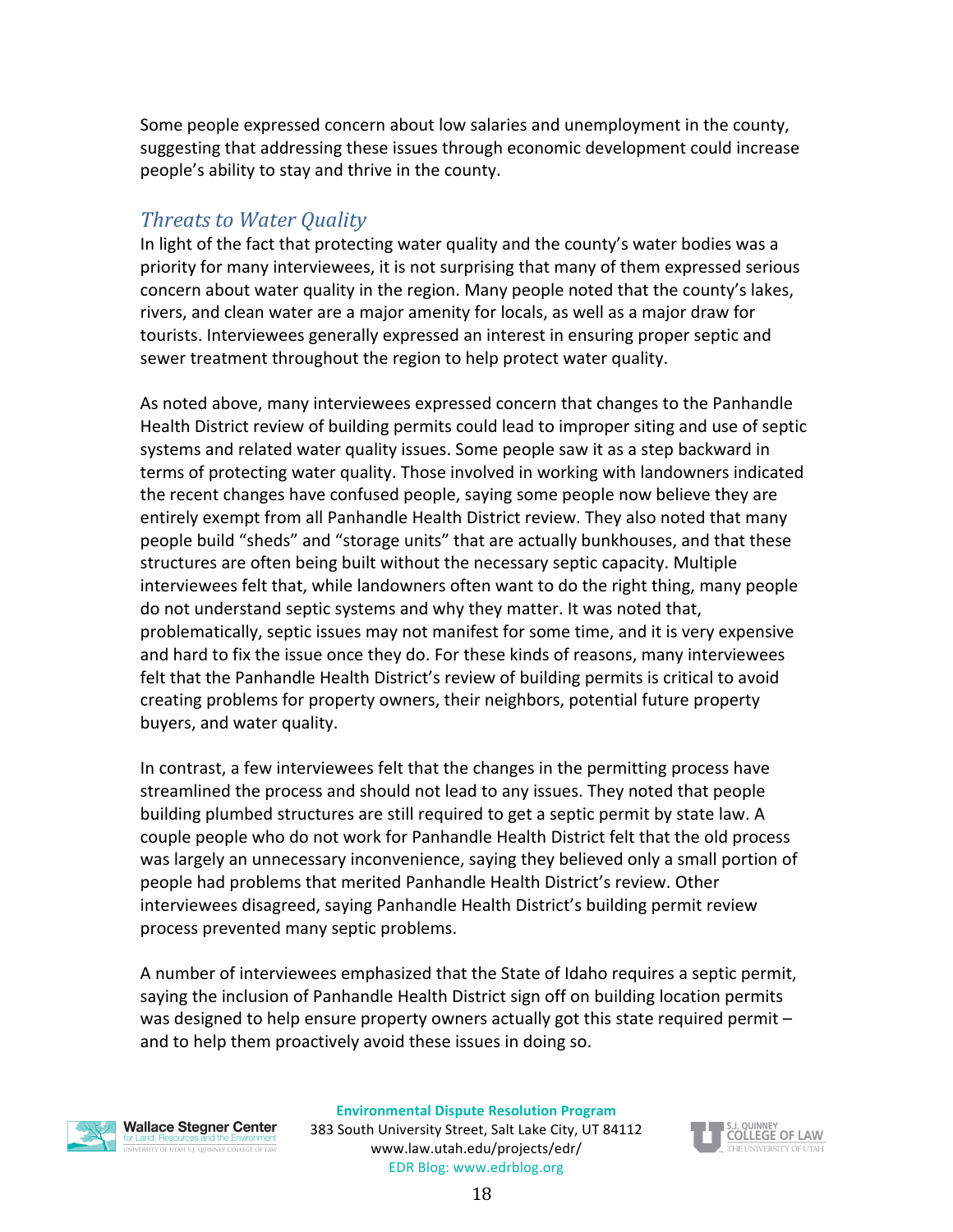#### <span id="page-19-0"></span>*Concerns Associated with Divisive Politics*

As noted above, multiple interviewees expressed concern about increasingly divisive politics at the local and national level, and the effect this seems to be having on community character and local decision-making. They expressed an interest in keeping Bonner County a place where people can, as one person put it, "sit down, talk things through, work things out, and not have to go to court."

#### <span id="page-19-1"></span>*Geographic Areas of Particular Concern*

In addition to the above discussed concerns, interviewees identified the following geographic areas as being of particularly at-risk or of particular concern:

- Lakefront properties. Some interviewees felt that regulating septic and land use on lakefront properties is particularly important, in light of the potential for uses on these properties to affect water bodies and the county's water quality.
- Corridor along Highway 95. A number of interviewees identified the corridor along Highway 95 south and north of Sandpoint as an area that will be prone to sprawling development, if growth is not managed and planned for.
- Selle Valley. Many people expressed appreciation for the rural character, natural resources, and beauty of the Selle Valley. Some felt that it is particularly vulnerable to sprawling growth and haphazard development.

# <span id="page-19-2"></span>PERSPECTIVES ON ENGAGING KEY STAKEHOLDERS AND THE PUBLIC

When asked what would be helpful for achieving key priorities and addressing challenges associated with growth, development, and planning in Bonner County, interviewees commonly said they think more effective public education and engagement is needed. Additionally, all interviewees were asked how important they think it is that stakeholders and members of the public are involved when changes are being made to policies and regulations that affect land use and planning. In response to this question, almost every interviewee said they think public engagement is very important. 

While interviewees commonly noted the importance of education and engagement, they also often emphasized how difficult it is to get people to meaningfully engage. They cited examples of poorly attended workshops and town hall meetings. Many people expressed an interest in encouraging the public to take responsibility for being informed, engaged, and part of local problem-solving efforts.

As discussed further below, interviewees generally felt that decision-makers need to take responsibility for ensuring there are forums, such as workshops, where stakeholders and the public can learn about issues and options and share their concerns



**Wallace Stegner Center** ersity of utah s.i. quinney college of lav

#### **Environmental Dispute Resolution Program**

383 South University Street, Salt Lake City, UT 84112 www.law.utah.edu/projects/edr/ EDR Blog: www.edrblog.org

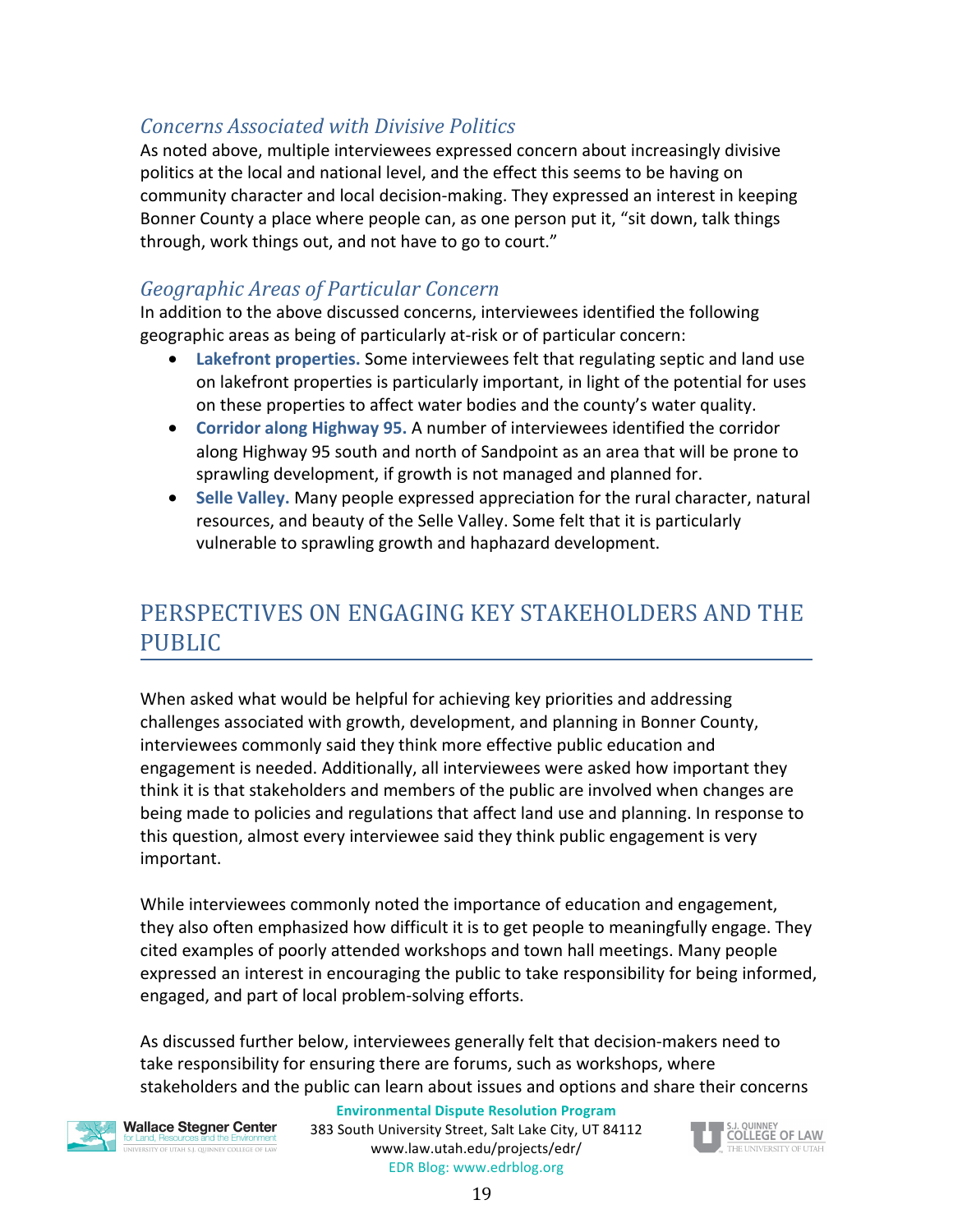prior to official decision-making hearings. Additionally, many interviewees noted that these forums should be held at times that are convenient for general public, and that they should be well advertised to help make sure people know about them. That said, interviewees also often noted that stakeholders and members of the public need to take responsibility for ensuring they are informed about issues and options, such as by attending workshops and doing their research, so that their involvement can meaningfully help inform decision-makers.

Interviewees shared the below ideas for how to better educate and engage stakeholders and the public around growth, land use, and other planning related concerns.

#### <span id="page-20-0"></span>*Reinstate the Prior Bonner County Engagement and Review Process for Planning Related Decision-Making*

Many interviewees said that the process Bonner County used until recently to make planning and zoning changes worked well. They felt this process has not been followed recently and recommended reinstating this process, which included a review of suggested changes by the Planning and Zoning Commission and well publicized public education workshops prior to decision-making hearings.

#### <span id="page-20-1"></span>*Hold Learning Forums Prior to Decision-Making Forums*

Many interviewees expressed a desire for forums where people can learn about growth land use, and planning-related issues and options, talk through differences, share their informed concerns with public officials, and truly be heard prior to decisions being made. It was suggested these should be held at times of the day that are convenient for people who cannot step away from their jobs, that they should include opportunities for information sharing and learning as well as for an "open mic," and that it might be helpful for these forums to be professionally facilitated to make sure people are kept on task and that conversation is civil. It was also suggested that there should be many opportunities for input, such as through online systems, submitting letters, and inperson comments. An interviewee recommended working with the media to make sure they are reporting accurately on the fact that this is happening so that people in the community know what is going on and that they have a chance to learn and share their thoughts.

#### <span id="page-20-2"></span>*Meaningfully Engage Stakeholders and the Public in Revisiting Comprehensive Plans*

Multiple interviewees indicated that comprehensive plans are important tools and that they should be "living documents." They indicated that comprehensive plans are intended to provide a guide for land use planning, and that they should be updated periodically to reflect realities and emerging needs. These interviewees generally felt this periodic updating should be done through a thoughtful public process.



**Wallace Stegner Center** UNIVERSITY OF UTAH S.J. QUINNEY COLLEGE OF LAV

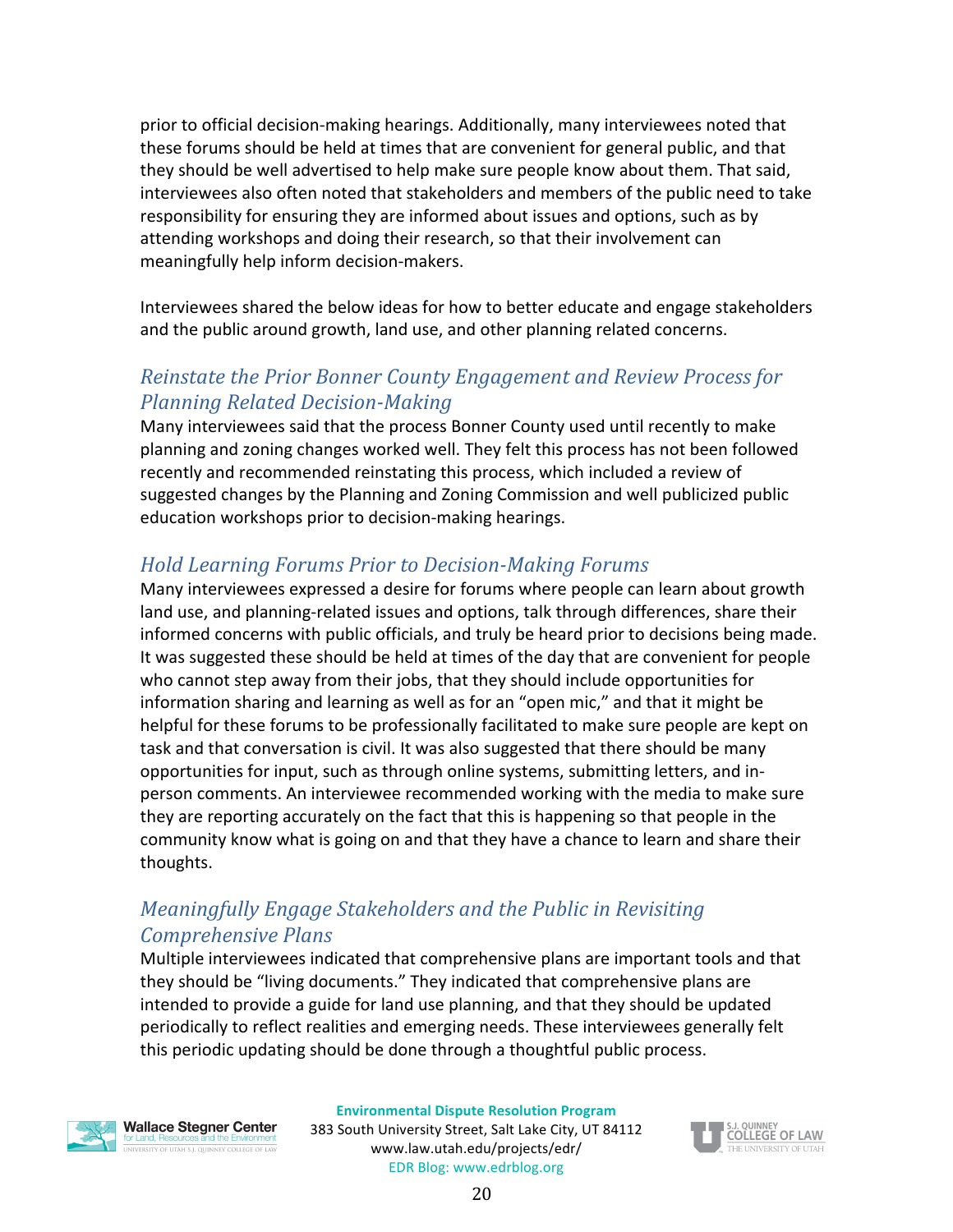The general sentiment among interviewees was that the Bonner County Comprehensive *Plan* was developed through an effective public engagement process, and that updates to the plan should similarly occur through an equally thoughtful public and engagement effort. Some people said the *Comprehensive Plan* should be revisited every 2–3 years, whereas some said it should be revisited annually to assess whether any revisions are needed. It was suggested this could be done through a series of public workshops, including some specifically aimed at engaging land surveyors, planners, realtors, and other stakeholder groups who are familiar with land use and development concerns, as well as some aimed at engaging members of the general public. These conversations, interviewees said, could focus on questions such as "Is this who we want to be now?" and "Is this where we're going?" and should be very transparent and well publicized, with specific invitations to key stakeholders and/or stakeholder groups.

#### <span id="page-21-0"></span>*Meaningfully Engage the Community in Clarifying Countywide Values*

Many interviewees suggested local government planning efforts should be communityled. They suggested it would be helpful to periodically engage county stakeholders and community members in clarifying countywide priorities and values. It was suggested this could be done through some form of visioning exercise. That said, it was also noted that "visioning" may have a negative connotation in certain circles and therefore might not be the appropriate term. It was also suggested that countywide surveys could be conducted every couple of years, like they used to be, to help take the temperature of county residents in regards to county concerns and planning and land use priorities. One interviewee recommended tying these efforts to things such as *Comprehensive Plan* updates, since people need a reason for engaging and engagement needs to have a beginning and an end.

#### <span id="page-21-1"></span>*Meaningfully Engage Stakeholders in Reviewing and Streamlining Policies and Processes*

As noted above, some interviewees suggested engaging key stakeholders in helping local government increase the efficiency and effectiveness of its programs and regulations. Interviewees suggested engaging knowledgeable stakeholders in identifying bottlenecks, determining what is working well and what is not working well, and exploring ways of better meeting the intended goals of policies and programs. Interviewees specifically mentioned that this approach might be helpful for figuring out how to: bring non-compliant subdivisions into compliance; ensure future subdivisions are compliant; and improve the Panhandle Health District's building location permit and subdivision review processes to ensure they are effective and efficient while still achieving their intended goals.

**Wallace Stegner Center** 

INTERNATION CONTROL OF THE REPORT OF LAW

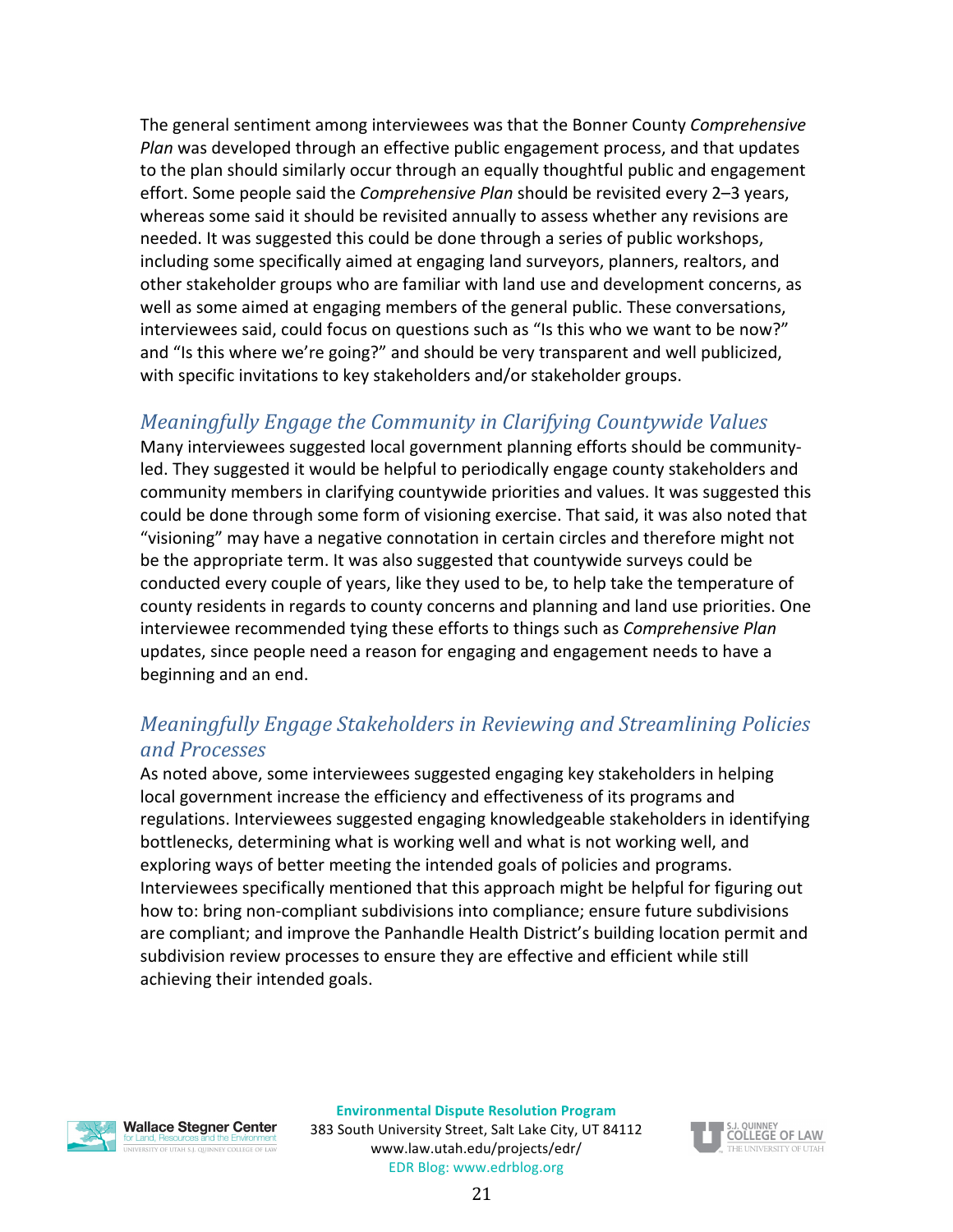### <span id="page-22-0"></span>Foster Productive Public Conversation about Growth, Land Use, Planning, *and Related Concerns*

Some interviewees suggested focusing on creating a productive public conversation about regional growth, planning, and related concerns. Interviewees indicated this conversation might focus on questions such as "What do we want to be when we grow up?"; "Do we want to grow or not?"; "What is good growth? What is not good growth?"; "How do we balance private property rights with public interests?"; and "What kinds of economic development do we want to focus on?"

Some interviewees suggested using the newspaper and other print and online forums to catalyze a community conversation about certain issues. Others focused on creating inperson forums for people from diverse walks of life to civilly and productively engage in dialogue about these issues, so as to find common ground and start to work through differences. One interviewee suggested that fostering productive public conversation might help people appreciate their responsibility for being informed and engaged in local decision-making and problem-solving.

### <span id="page-22-1"></span>*Illuminate What Is at Stake by Visualizing Scenarios and Options*

A number of interviewees noted that many people do not understand why land use planning matters and what is at stake. They suggested helping people engage with the tradeoffs and considerations through visualizing options, changes, and potential growth and development scenarios. This could take the form of anything from a simulation people can interactively engage with to structured scenario planning that engages community members in helping to develop and explore the implications of potential futures.

### <span id="page-22-2"></span>*Improve Education and Information Sharing*

Interviewees noted a number of areas where improved education and information sharing with stakeholders and the general public could be helpful, mainly:

- Better explaining recent changes in county planning and zoning procedures and regulations, and the implications of these changes. Many interviewees, including those who are supportive and those who are not supportive of these changes, felt that people are confused about recent developments.
- Educating people about septic systems: how they work, why properly siting and maintaining them matters, and other related concerns. Interviewees said contractors, lenders, excavators, builders, and realtors all need to be educated so that they can help land owners do the right thing. Similarly, interviewees suggested it might be helpful to educate people about the difference between a sewer and a septic system and why it matters.
- Provide information about what to expect when applying for a permit (such as for building location or septic) and why permits are required. This might answer



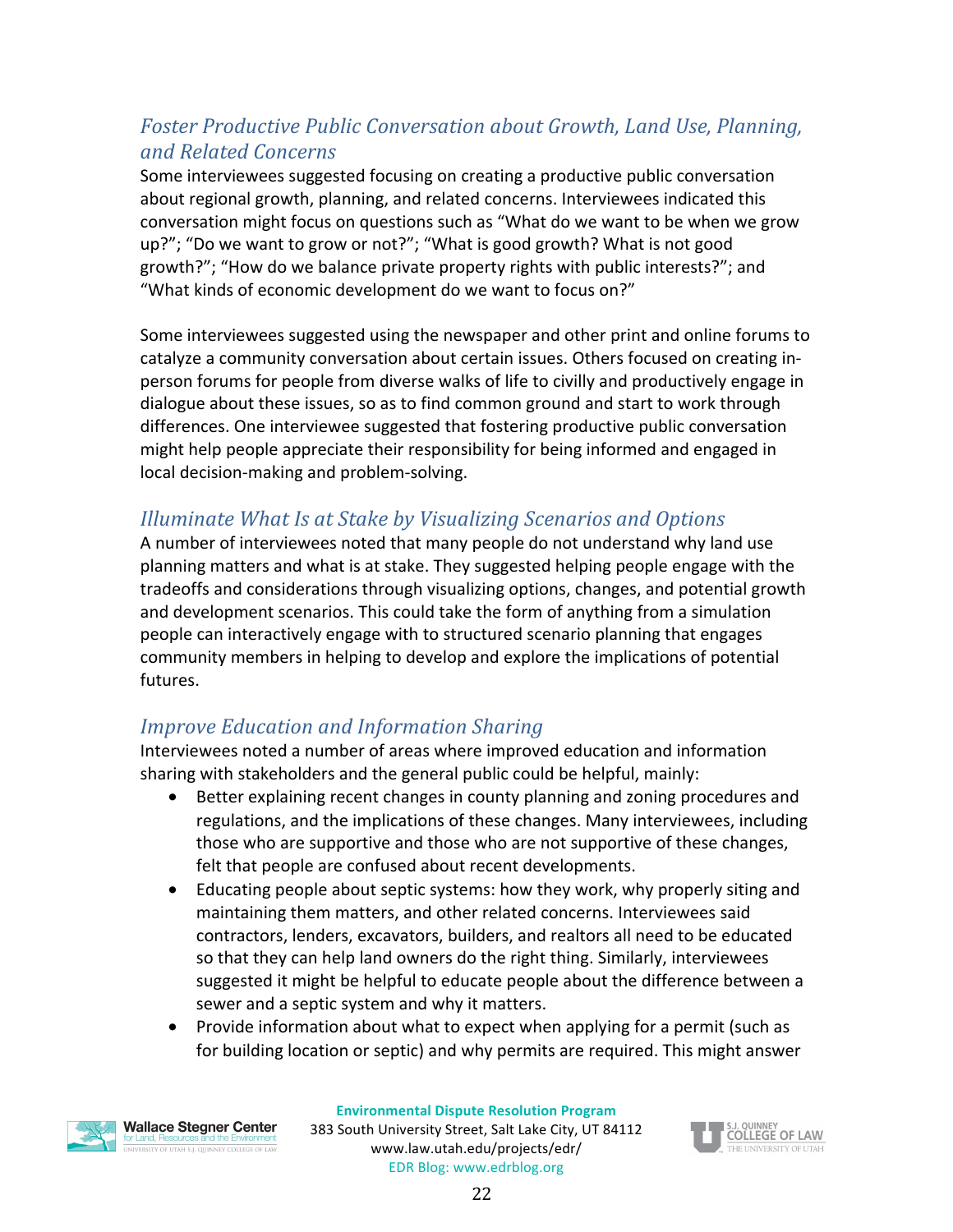common questions such as "How much is it likely to cost?", "What do fees cover?", and "How long is this likely to take?"

Based on interviews and observation of community events, it seems likely that the following information might also be helpful:

- Examples of similar regions and/or communities that *have not* managed growth and development pressure well, with information about what they wished they had done differently.
- Examples of similar regions and/or communities that *have* managed growth and development pressures well, with information about what they have done and how this has helped.
- Information about cost of housing and/or cost of living in Bonner County as compared to other similar areas. Information about changes in cost of living in Bonner County over the last 20 years compared to changes in other similar regions may also be helpful.
- Information about what is driving the cost of living, how much transportation contributes to housing costs, and strategies for increasing housing affordability and/or affordability of day-to-day activities.

Interviewees mentioned the following existing educational and assistance programs:

- *Natural Resource Conservation Services (NRCS) programs:* The NRCS is available to provide technical assistance to county government, municipalities, and individuals through a variety or programs, such as their Conservation Stewards Program and Wildlife Habitat Incentive Program.
- 2014 and 2015 Realtors Classes: These classes were a collaborative effort by local agencies – including municipal and county governments, Panhandle Health District, and the NRCS – covering water quality, erosion, pollution prevention, land use laws and regulations, wetlands, floodplain and floodway issues, and septic regulations. Some interviewees encourage those responsible for hosting this course to continue to offer it.

#### <span id="page-23-0"></span>*Encourage People to Utilize Existing Opportunities to Engage – and to Engage Productively*

Many interviewees noted that there are many opportunities for citizens to learn about and engage in local government decision-making that are not being well utilized. For example, one interviewee noted that the County Commissioners meet weekly and that their business meeting is open to the public, but only a few people and usually the same people come to those meetings. Interviewees felt it would be helpful to have greater and more diverse representation from citizens at those meetings. This, they suggested, can help prevent the problem of the "squeaky wheel getting the grease." Other interviewees noted that citizens have the opportunity to submit written comments to their decision-makers and to contact their decision-makers directly, but that these



INTERNATION CONTROL OF THE REPORT OF LAW

**Environmental Dispute Resolution Program**

383 South University Street, Salt Lake City, UT 84112 www.law.utah.edu/projects/edr/ EDR Blog: www.edrblog.org

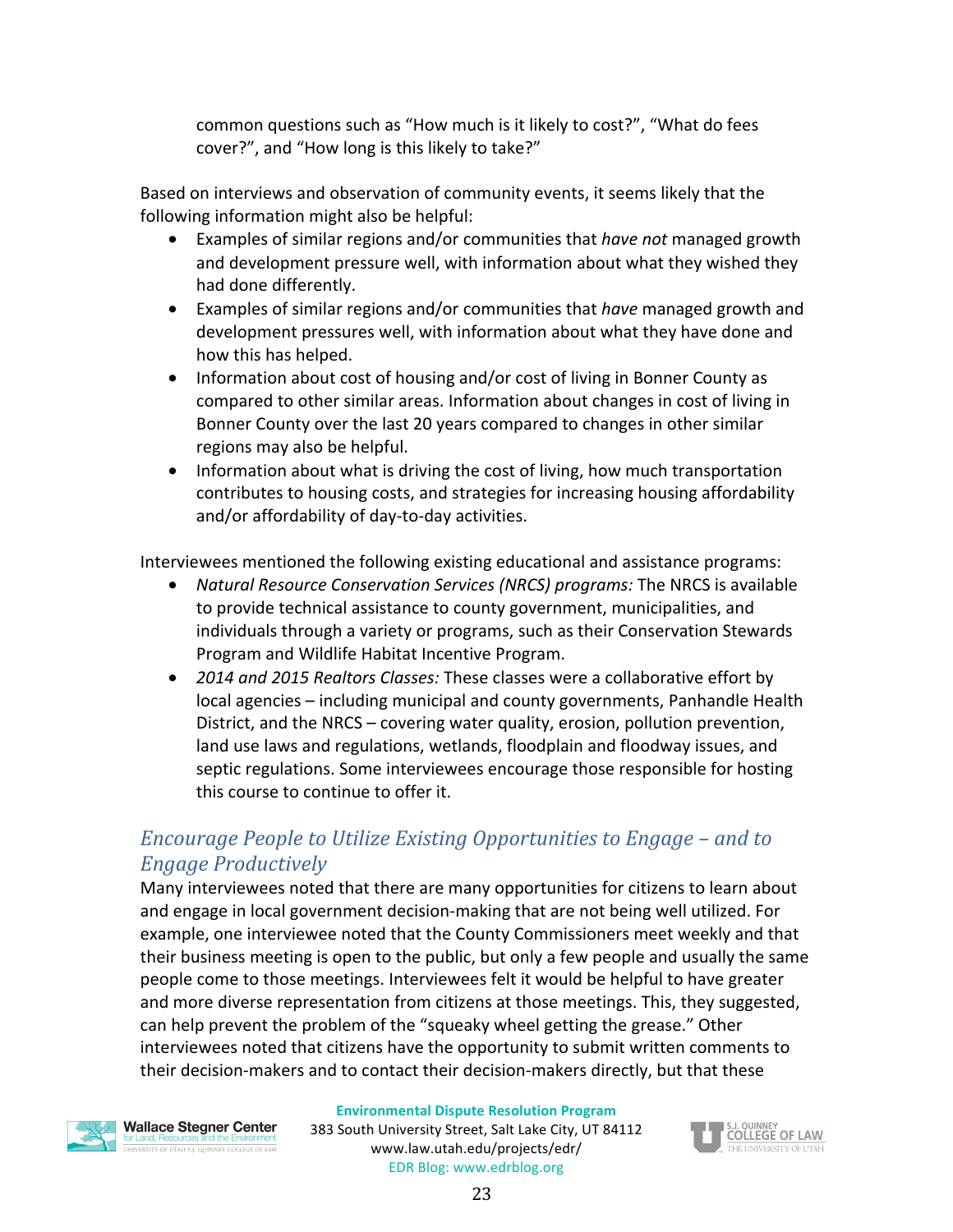methods are often only used when people are really frustrated about a change (and therefore are often used to vent rather than to provide meaningful comment).

On a similar note, interviewees commonly said people should make sure to come to these forums informed about issues and prepared to engage productively. This includes asking intelligent, thoughtful questions and actively listening to really understand what is going on, not just stating positions or expressing frustration with decision-makers.

Interviewees noted that people may not know about these forums, so there may be an opportunity for local groups to help get the word out.

#### <span id="page-24-0"></span>Use Multiple *Approaches* to Get the Word Out

Interviewees recommended using many approaches to spread the word about planningrelated concerns, proposed government and regulation changes, and educational and engagement opportunities. Some strategies they suggested included:

- Working with local newspapers to ensure accurate information is being shared;
- Using innovative community ads and social marketing to get the word out and increase awareness;
- Effectively using e-communication, such as online platforms, for getting information out and soliciting feedback;
- Doing simple surveys every so often to get information on community perspectives and concerns;
- Using social media to get information out and increase awareness; and
- Sending mailings, even though they are expensive, since some people in the county are not likely to get information through the Internet.

#### <span id="page-24-1"></span>*Engage the "Sunbirds"*

A few people noted that many landowners in Bonner County are "sunbirds" who are only around during the summer months. They said that these people are often not very aware of and involved with local decision-making, but are directly affected by it and sometimes are very unhappy with it. These interviewees recommended putting energy into finding ways to meaningfully educate and engage Bonner County's part-time residents. That said, they also recognize this is a challenge.

# <span id="page-24-2"></span>PERSPECTIVES ON COUNTYWIDE COORDINATION AND COLLABORATION

One of the questions interviewees were asked was whether they see value in better coordination and collaboration among local governments in Bonner County. The strong majority of interviewees said yes in response, often emphatically. Additionally, prior to being asked this question, many interviewees suggested that better countywide

**Wallace Stegner Center** ERSITY OF UTAH S.I. QUINNEY COLLEGE OF LAN

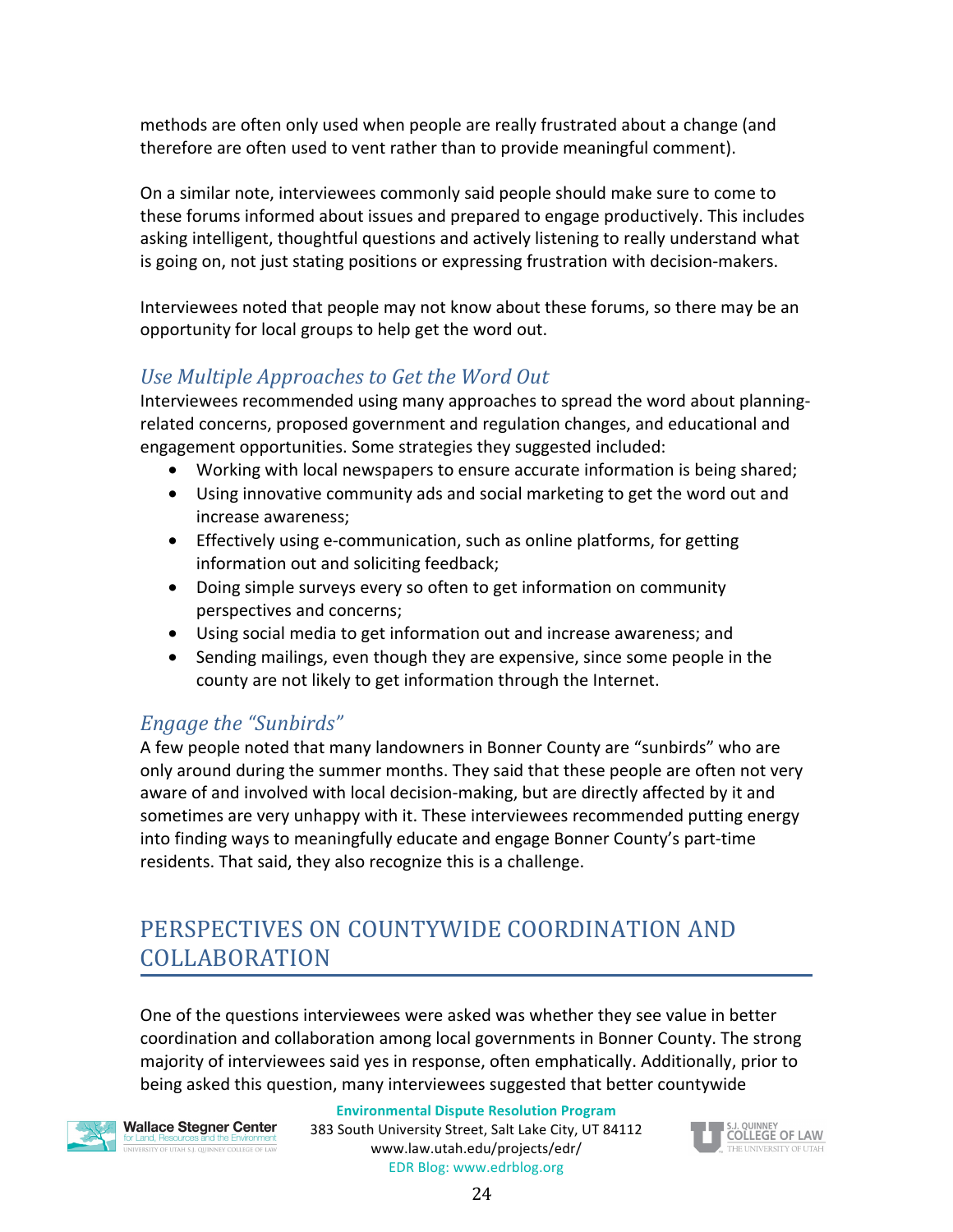coordination and collaboration would be helpful. Only one interviewee expressed concern about countywide collaboration, voicing a concern about "decision making by committee."

Some interviewees noted that Bonner County's local governments have historically had some tense relationships and that they have tried to protect their "fiefdoms." That said, a few interviewees indicated that the municipalities in Bonner County, particularly Sandpoint, Dover, Ponderay, and Kootenai, have greatly improved their coordination and working relationships in recent years. Regardless, almost everyone interviewed said they see opportunities and a need for greater coordination and collaboration among these municipalities, as well as with other municipalities and county government.

### <span id="page-25-0"></span>*Benefits of Improved Countywide Collaboration*

Interviewees identified the following reasons for and benefits of greater coordination and collaboration, in no particular order:

- Communication and exchange of information among jurisdictions, which can help ensure everyone is "on the same page," build trust, and improve working relationships
- Integration of services, where appropriate, which should increase efficiency and result in cost savings
- Increased focus on common concerns and interests and improved ability to work across differences
- Ability to create value and implement innovative solutions by bringing together different ideas and perspectives
- Cohesion of planning and land use efforts among jurisdictions, which will help avoid conflicting, duplicated, and "piecemeal" efforts
- Ability to jointly pursue and achieve countywide priorities, such as economic development and affordable housing, and meet objectives, such as water quality standards
- Improved ability to identify, pursue, and secure funding for local and countywide projects
- Development of a countywide vision and coherent strategy for achieving that vision
- Development and exploration of county growth, development, and land use scenarios to inform current and future decisions
- Better engagement of and resource sharing with the small communities and unincorporated areas in the county

A number of interviewees mentioned the Spot Bus, the Highway 2-200 effort, and trail planning as examples of successful countywide collaboration, saying they would like to see more such successes.



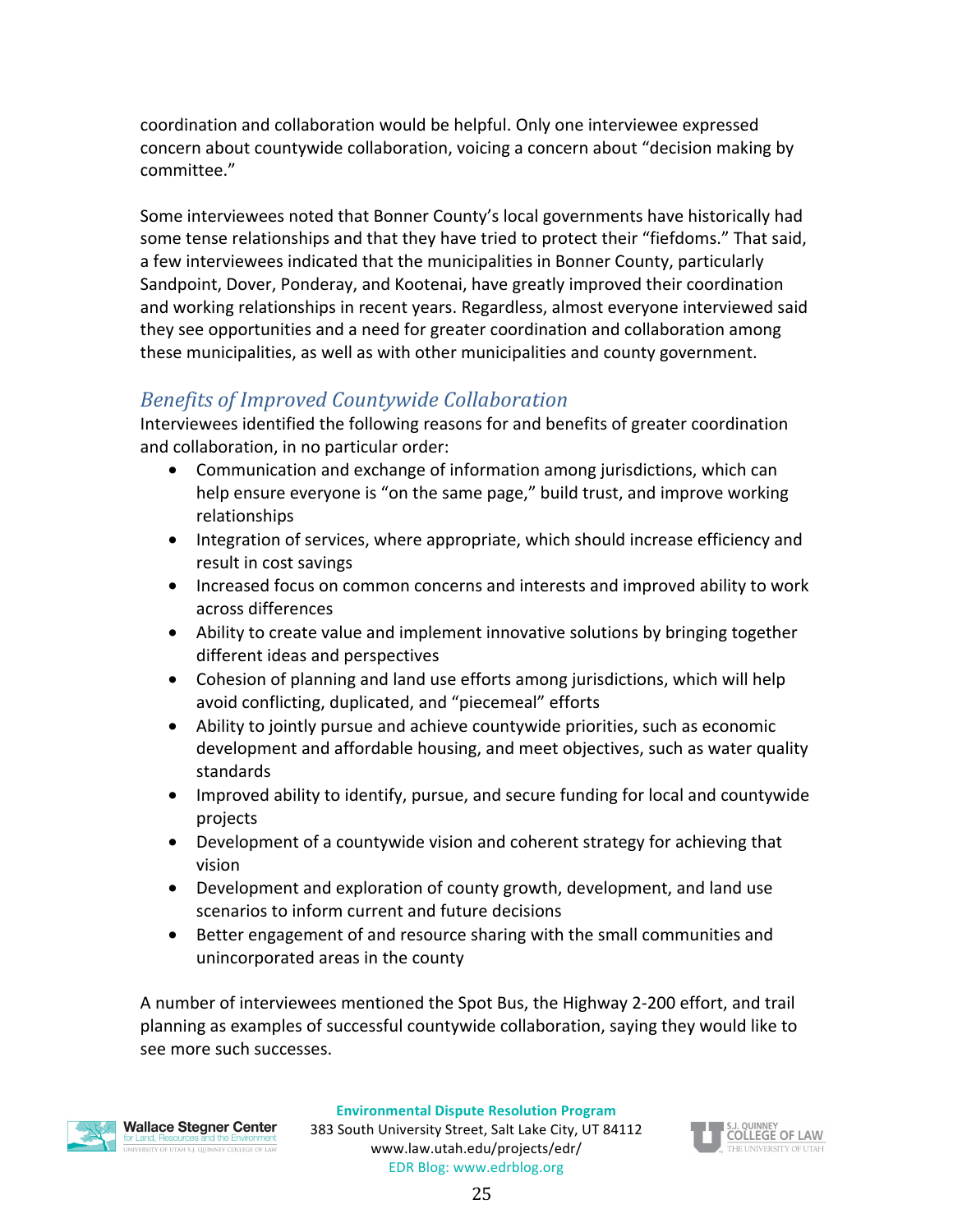## <span id="page-26-0"></span>*Potential Models and Approaches for Countywide Collaboration*

Interviewees had somewhat differing perspectives on exactly what form countywide coordination and collaboration might take, particularly in regards to whether it might lead to or involve regionalization of services, such as sewer and/or emergency medical services. That said, interviewees seemed generally supportive of creating some sort of working group, comprised of local government representatives and other key stakeholders, to facilitate information sharing and potentially engage in joint strategizing.

Some interviewees mentioned the Bonner County Area Transportation Team (BCATT) as a successful countywide coordination model; they felt this would be a good model to learn from to inform a countywide collaboration effort focused on broader land use and planning concerns. The Kootenai Valley Resource Initiative was also mentioned as an approach that could be learned from. Additionally, an interviewee suggested thinking about creating a regional council that would consist of local government representatives as well as other key stakeholders.

A number of interviewees noted that Bonner County used to host quarterly Growth Summits, which involved the local mayors, county commissioners, and other local public officials. Interviewees who had participated in these summits thought they were productive and recommended reinvigorating them. One interviewee noted that, if these summits are revived, greater effort should be put into ensuring unincorporated areas of the county are effectively represented, which can be a problem due to the fact they do not have councils to represent them.

One interviewee noted that countywide collaboration and coordination would be very helpful, but suggested that, to be fully effective, this effort would probably need a facilitator and perhaps administrative support.

While there was almost unanimous agreement among interviewees that better coordination and collaboration among local governments would be helpful and perhaps necessary, there was less agreement about the desirability of regionalizing services. Many interviewees felt that regionalizing sewer and possibly other services would increase efficiency and effectiveness. Others felt that services are just fine as they are. Some said that, even if it would be more efficient and effective to regionalize services, the politics of doing so would be very challenging. While people held different perspectives on the desirability of regionalizing services, there seemed to be general agreement that this is something local governments should at least discuss, explore, and consider working together on.

Some interviewees said it might even make sense for certain municipalities to consider merging. While they noted there might be strong pushback from certain constituents, they also thought this move might garner strong support. As with regionalizing services,



**Wallace Stegner Center** ERSITY OF UTAH S.I. QUINNEY COLLEGE OF LAV

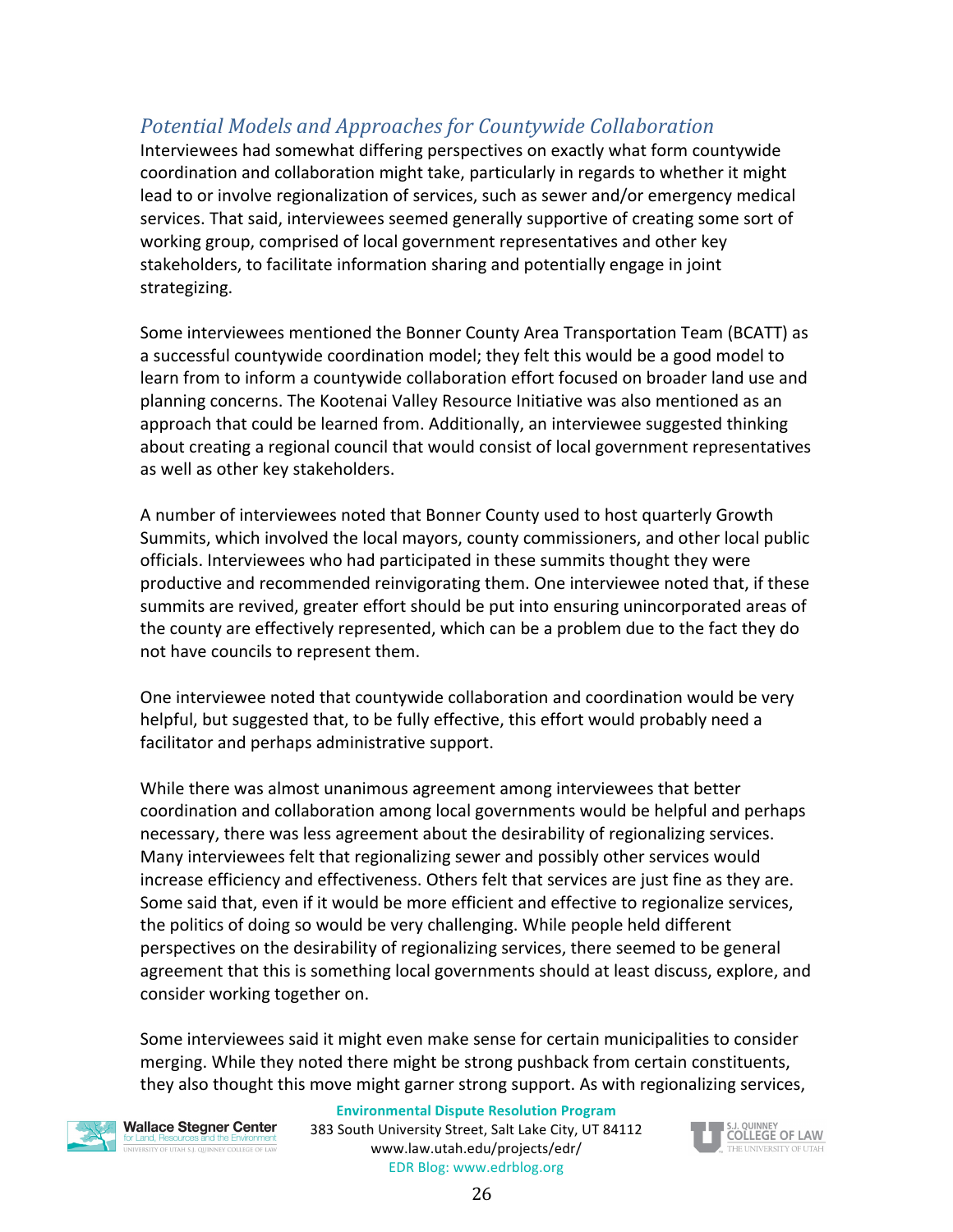those who mentioned the possibility of municipalities merging felt this was something the local municipalities should discuss and explore.

#### <span id="page-27-0"></span>*Concerns and Challenges for Countywide Collaboration and/or Regionalization of Services*

Interviewees expressed the following concerns related to countywide collaboration, coordination, and the possibility of regionalizing services and governance:

- The term "regionalization" might trigger negative responses and suspicion among certain constituencies
- Collaborative processes take time and can be cumbersome, even if they are ultimately effective
- Jurisdictions have their own processes and procedures for doing things, which may make it hard to collaborate on certain things
- There have been "turf wars" historically, which may make some people suspicious of or opposed to regionalization efforts
- You need to ensure entities are effectively represented in whatever collaboration or coordination effort is created
- Small towns value their independent feel, which might create challenges for regionalizing services and merging municipalities
- The larger anything gets, the more likely it will become detached from the purpose it was intended to achieve. While it may be less efficient to have many local governments providing similar services at a smaller scale, doing so may make these services feel a lot closer to the people they are intended to serve
- Each government entity has authority over its jurisdiction. Collaborative efforts should not compromise this jurisdictional authority or lead to "decision making by committee"



**Wallace Stegner Center** INIVERSITY OF LITAH S.L. OLINNEY COLLEGE OF LAN